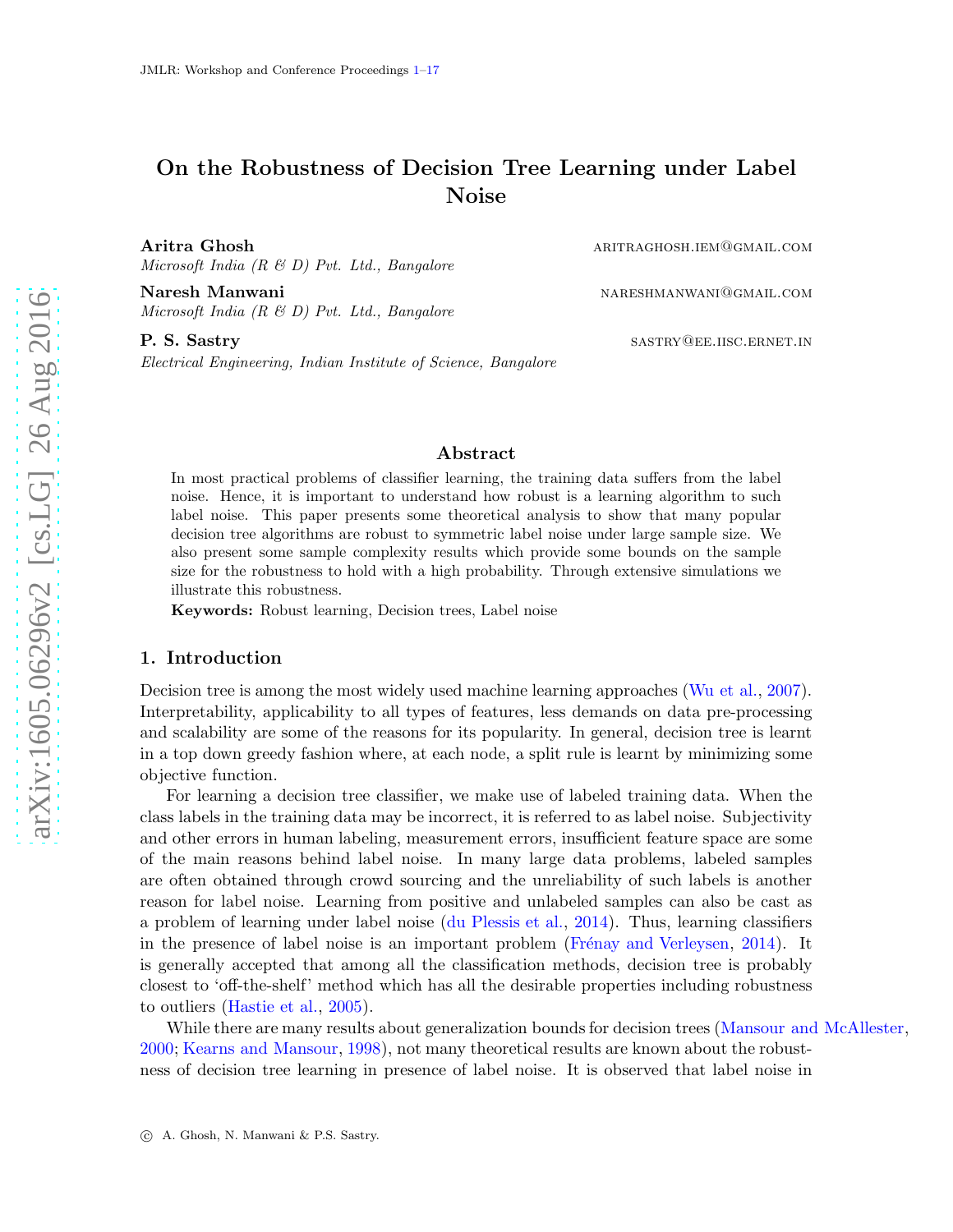the training data increases size of the learnt tree; detecting and removing noisy examples improves the learnt tree [\(Brodley and Friedl](#page-13-5), [1999](#page-13-5)). Recently, [Nettleton et al.](#page-13-6) [\(2010](#page-13-6)) empirically studied robustness of different classifiers under label noise. While decision tree learning is better than SVM or logistic regression in terms of robustness to label noise, it is also seen that naive Bayes is more robust than decision trees. In this paper, we present a theoretical study of such robustness properties of decision trees.

Recently, many analytical results are reported on robust learning of classifiers, using the framework of risk minimization. The robustness or noise tolerance of risk minimization depends on the loss function used. [Long and Servedio](#page-13-7) [\(2010](#page-13-7)) proved that any convex potential loss is not robust to uniform or symmetric label noise. Another result is that some of the standard convex losses are not robust to symmetric label noise while the 0-1 loss is [\(Manwani and Sastry,](#page-13-8) [2013](#page-13-8)). It is noted by [du Plessis et al.](#page-13-0) [\(2014](#page-13-0)) that convex surrogates losses are not good for learning from positive and unlabeled data. A general sufficient condition on the loss function for risk minimization to be robust is derived in [\(Ghosh et al.](#page-13-9), [2015\)](#page-13-9). The 0-1 loss, sigmoid loss and ramp loss are shown to satisfy this condition while convex losses such as hinge loss (used in SVM) and the logistic loss do not satisfy this condition. Interestingly, it is possible to have a convex loss (which is not a convex potential) that satisfies this sufficient condition and the corresponding risk minimization essentially amounts to a highly regularized SVM [\(van Rooyen et al.](#page-14-1), [2015\)](#page-14-1). Robust risk minimization strategies under the so called class-conditional (or asymmetric) label noise are also proposed [\(Natarajan et al.,](#page-13-10) [2013](#page-13-10); Scott et al., 2013). Some sufficient conditions for robustness of risk minimization under 0-1 loss, ramp loss and sigmoid loss when the training data is corrupted with most general non-uniform label noise are also presented in [\(Ghosh et al.](#page-13-9), [2015](#page-13-9)). None of these results are applicable for decision trees because the popular decision tree learning algorithms cannot be cast as risk minimization.

In this paper, we analyze learning of decision trees under label noise. We consider some of the popular impurity function based methods for learning of decision trees. We show, in the large sample limit, that under symmetric or uniform label noise the split rule that optimizes the objective function under noisy data is the same as that under noise-free data. We explain how this results in the learning algorithm being robust to label noise, under the assumption that the number of samples at every node is large. We also derive some sample complexity bounds to indicate how large a sample we need at a node. We also explain how these results indicate robustness of random forest also. We present empirical results to show that trees learnt with noisy data give accuracies that are comparable with those learnt with noise-free data. We also show empirically that the random forests algorithm is robust to label noise. For comparison we also present results obtained with SVM algorithm.

# 2. Label Noise and Decision Tree Robustness

In this paper, we only consider binary decision trees for binary classification. We use the same notion of noise tolerance as in [\(Manwani and Sastry](#page-13-8), [2013;](#page-13-8) [van Rooyen et al.](#page-14-1), [2015](#page-14-1)).

# 2.1. Label Noise

Let  $\mathcal{X} \subset \mathcal{R}^d$  be the feature space and let  $\mathcal{Y} = \{1, -1\}$  be the class labels. Let  $S =$  $\{(\mathbf{x}_1, y_{\mathbf{x}_1}), (\mathbf{x}_2, y_{\mathbf{x}_2}), \ldots, (\mathbf{x}_N, y_{\mathbf{x}_N})\} \in (\mathcal{X} \times \mathcal{Y})^N$  be the *ideal* noise-free data drawn *iid* from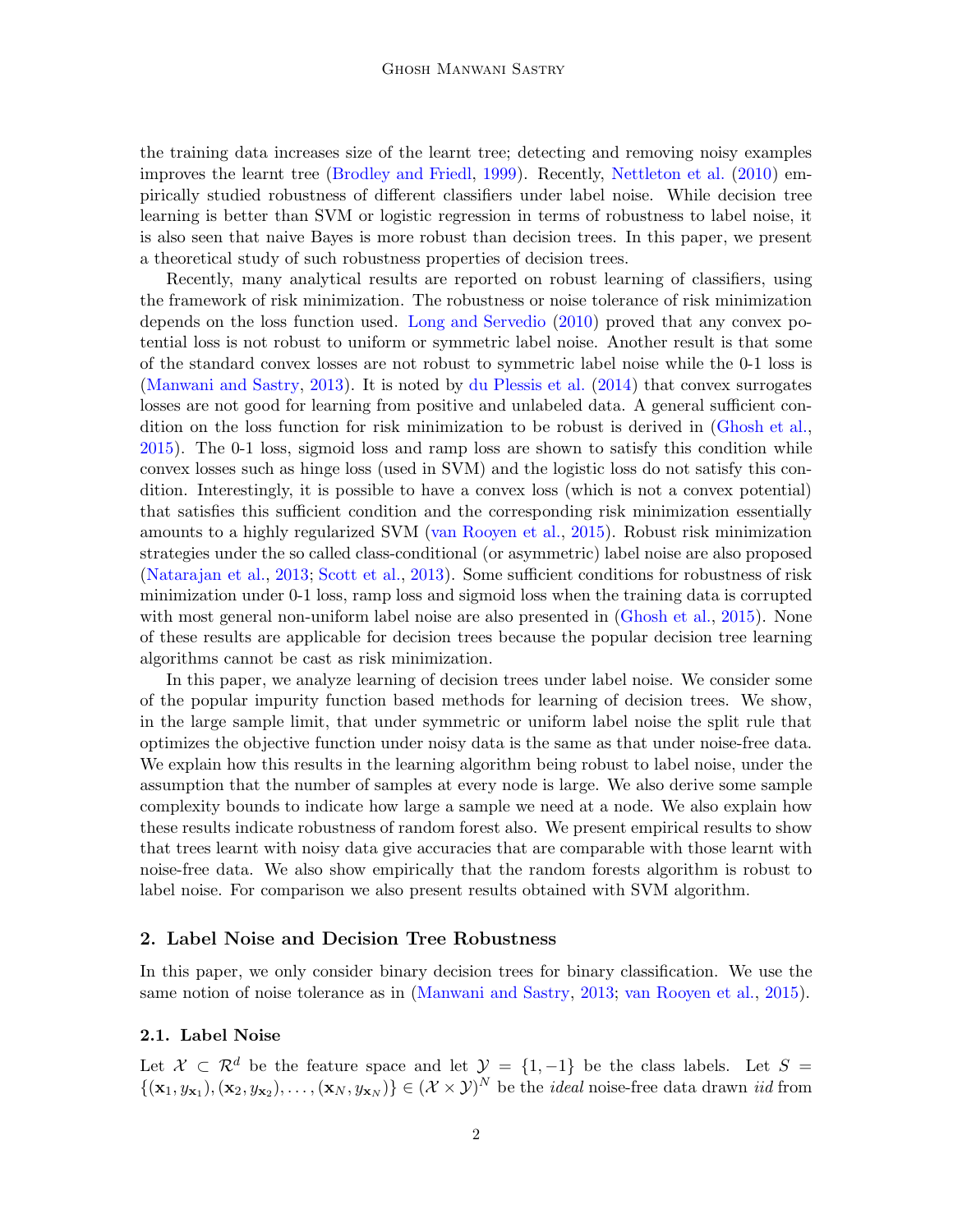a fixed but unknown distribution  $\mathcal{D}$  over  $\mathcal{X} \times \mathcal{Y}$ . The learning algorithm does not have access to this data. The noisy training data given to the algorithm is  $S^{\eta} = \{(\mathbf{x}_i, \tilde{y}_{\mathbf{x}_i}), i = 1, \cdots, N\},\$ where  $\tilde{y}_{\mathbf{x}_i} = y_{\mathbf{x}_i}$  with probability  $(1 - \eta_{\mathbf{x}_i})$  and  $\tilde{y}_{\mathbf{x}_i} = -y_{\mathbf{x}_i}$  with probability  $\eta_{\mathbf{x}_i}$ . As a notation, for any **x**,  $y_x$  denotes its 'true' label while  $\tilde{y}_x$  denotes the noisy label. Thus,  $\eta_{\mathbf{x}} = \Pr[y_{\mathbf{x}} \neq \tilde{y}_{\mathbf{x}} \mid \mathbf{x}]$ . We use  $\mathcal{D}^{\eta}$  to denote the joint probability distribution of **x** and  $\tilde{y}_{\mathbf{x}}$ .

We say that the noise is uniform or symmetric if  $\eta_{\mathbf{x}} = \eta$ ,  $\forall \mathbf{x}$ . Note that, under symmetric noise, a sample having wrong label is independent of the feature vector and the 'true' class of the sample. Noise is said to be *class conditional* or *asymmetric* if  $\eta_{\mathbf{x}} = \eta_{+}$ , for all patterns of class +1 and  $\eta_x = \eta_{-}$ , for all patterns of class -1. When noise rate  $\eta_x$  is a general function of x, it is termed as *non-uniform* noise. Note that the value of  $\eta$  is unknown to the learning algorithm.

#### <span id="page-2-2"></span>2.2. Criteria for Learning Split Rule at a Node of Decision Trees

Most decision tree learning algorithms grow the tree in top down fashion starting with all training data at the root node. At any node, the algorithm selects a split rule to optimize a criterion and uses that split rule to split the data into the left and right children of this node; then the same process is recursively applied to the children nodes till the node satisfies the criterion to become a leaf. Let F denote a set of split rules. Suppose, a split rule  $f \in \mathcal{F}$ at a node v, sends a fraction a of the samples at v to the left child  $v_l$  and the remaining fraction  $(1 - a)$  to the right child  $v_r$ . Then many algorithms select a  $f \in \mathcal{F}$  to maximize a criterion

<span id="page-2-1"></span>
$$
C(f) = G(v) - (aG(v_l) + (1 - a)G(v_r))
$$
\n(1)

where  $G(\cdot)$  is a so called impurity measure. There are many such impurity measures. Of the samples at any node v, suppose a fraction p are of positive class and a fraction  $q = (1 - p)$ are of negative class. Then the gini impurity is defined by  $G$ Gini = 2pq [\(Breiman et al.](#page-13-11), [1984\)](#page-13-11); entropy based impurity is defined as  $G_{\text{Entropy}} = -p \log p - q \log q$  [\(Quinlan](#page-14-2), [1986\)](#page-14-2); and misclassification impurity is defined as  $G_{MC} = \min\{p, q\}$ . Often the criterion C is called the gain. Hence, we also use  $\text{gain}_{\text{Gini}}(f)$  to refer to  $C(f)$  when G is  $G_{\text{Gini}}$  and similarly for other impurity measures.

A split criterion different from impurity is twoing rule, first proposed by [Breiman et al.](#page-13-11) [\(1984](#page-13-11)). Consider a split rule f at a node v. Let  $p_l$  ( $p_r$ ),  $q_l$  ( $q_r$ ) be the fraction of positive and negative class samples at the left (right) child  $v_l$  ( $v_r$ ). (We have,  $ap_l + (1 - a)p_r =$ p,  $aq_l + (1 - a)q_r = q$ , p and q are the fractions for parent node v). Then twoing rule selects  $f \in \mathcal{F}$  which maximizes  $G_{\text{Twoling}}(f) = a(1 - a)[|p_l - p_r| + |q_l - q_r|]^2/4.$ 

#### 2.3. Noise Tolerance of Decision Tree

By noise tolerance we desire the following. A decision tree learnt with noisy labels in training data should have the same test error (on noise-free test set) as that of the tree learnt using noise-free training data. One way of achieving such robustness is if the decision tree learning algorithm learns the same tree in presence of label noise as it would learn with noise free data.<sup>[1](#page-2-0)</sup> Since label noise is random, on any specific noise-corrupted training data, the tree learnt would also be random. Hence, we say the learning method is robust if, in

<span id="page-2-0"></span><sup>1.</sup> For simplicity, we do not consider pruning of the tree.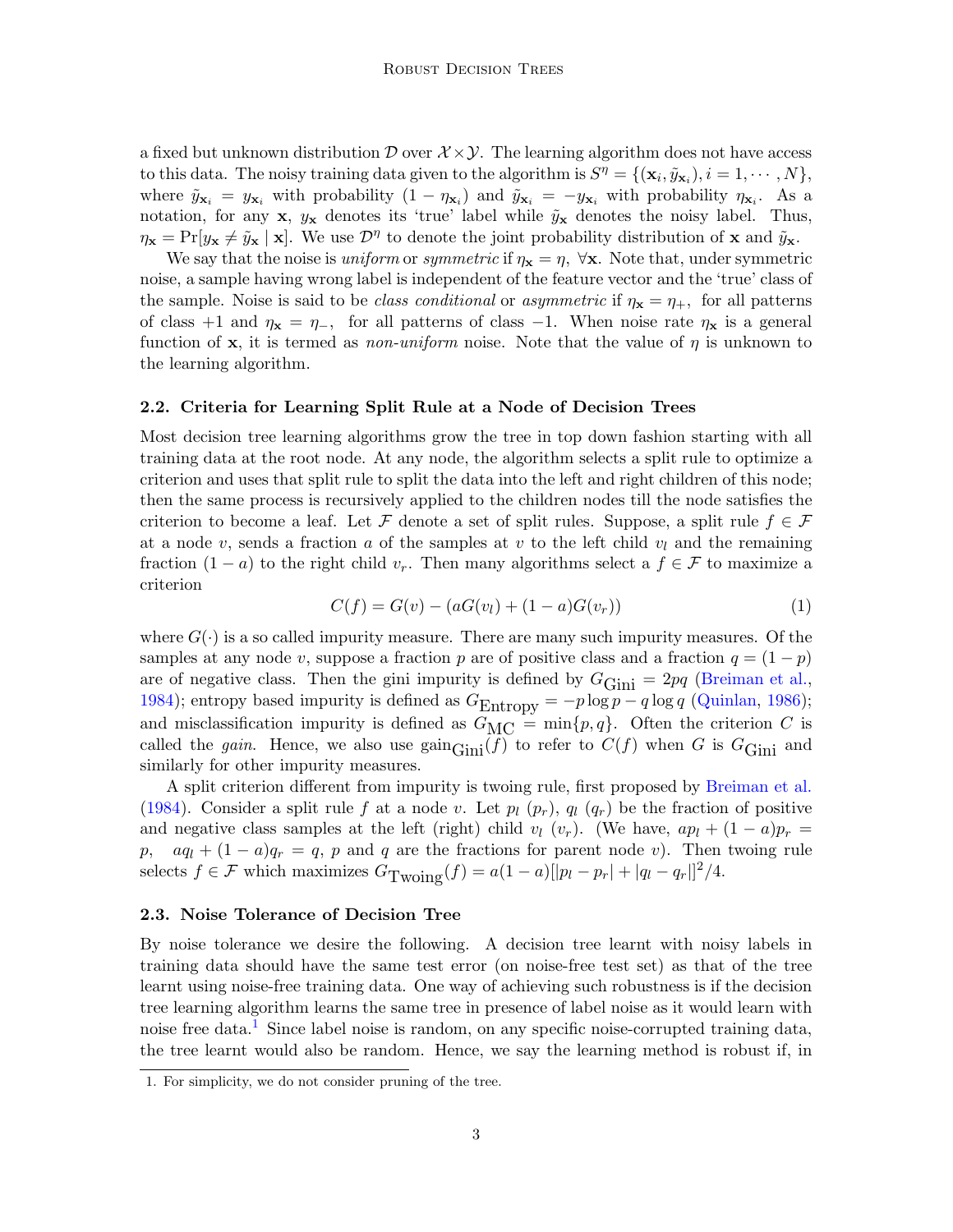the limit as training set size goes to infinity, the algorithm learns the same tree with noisy as well as noise-free training data. We then argue that this implies we learn the same tree (with a high probability) if given sufficient number of samples. We also provide sample complexity results for this. Below, we formalize this notion.

**Definition 1** A split criterion C is said to be noise-tolerant if

$$
\arg\min_{f\in\mathcal{F}}C(f)=\arg\min_{f\in\mathcal{F}}C^{\eta}(f)
$$

where  $C(f)$  is the value of the split criterion C for a split rule  $f \in \mathcal{F}$  on noise free data and  $C^{\eta}(f)$  is the value of the criterion function for f on noisy data, in the limit as the data size goes to infinity.

Let the decision tree learnt from training sample S be represented as  $LearnTree(S)$  and let the classification of any **x** by this tree be represented as  $LearnTree(S)(\mathbf{x})$ .

**Definition 2** A decision tree learning algorithm LearnT ree is said to be noise-tolerant if the probability of misclassification, under the noise-free distribution, of the tree learnt with noisy samples is same as that learnt with noise-free samples. That is,

$$
P_{\mathcal{D}}(LearnTree(S)(\mathbf{x}) \neq y_{\mathbf{x}}) = P_{\mathcal{D}}(LearnTree(S'')(\mathbf{x}) \neq y_{\mathbf{x}})
$$

Note that for the above to hold it is sufficient if  $LearnTree(S)$  is same as  $LearnTree(S<sup>\eta</sup>)$ .

# 3. Theoretical Results

Robustness of decision tree learning requires the robustness of the split criterion at each non-leaf node and robustness of the labeling rule at each leaf node. We consider each of these in turn.

#### 3.1. Robustness Of Split Rules

As mentioned earlier, most decision tree algorithms select a split rule,  $f$ , by maximizing  $C(f)$  defined by [\(1\)](#page-2-1). Hence we are interested in comparing, for any specific f, the value of  $C(f)$  with its value, in the large sample limit, when labels are flipped under symmetric label noise.

Let the noise-free samples at a node v be  $\{(\mathbf{x}_i, y_i), i = 1, \dots, n\}$ . Under label noise, the samples at this node would become  $\{(\mathbf{x}_i, \tilde{y}_i), i = 1, \dots, n\}$ . Suppose in the noise-free case a split rule f sends  $n_l$  of these n samples to the left child,  $v_l$ , and  $n_r = n - n_l$  to right child,  $v_r$ . Note that a split rule is a function of only the feature vector. (For example, in an oblique decision tree the split rule could be: send a **x** to left child if  $\mathbf{w}^T \mathbf{x} + w_0 > 0$ ). Since the split rule depends only on the feature vector  $x$  and not the labels, the points that go to  $v_l$  and  $v_r$  would be the same for the noisy samples also. Thus,  $n_l$  and  $a = n_l/n$  would be same in both cases. However, what changes with label noise are the class labels on examples and hence the number of examples of different classes at a node.

Let  $n^+$  and  $n^- = n - n^+$  be the number of samples of the two classes at node v in the noise-free case. Similarly, let  $n_l^+$  $n_l^+$  and  $n_l^- = n_l - n_l^+$  $\mu$ <sup>+</sup> be the number of samples of the two classes at  $v_l$  and define  $n_r^+, n_r^-$  similarly. Let the corresponding quantities in the noisy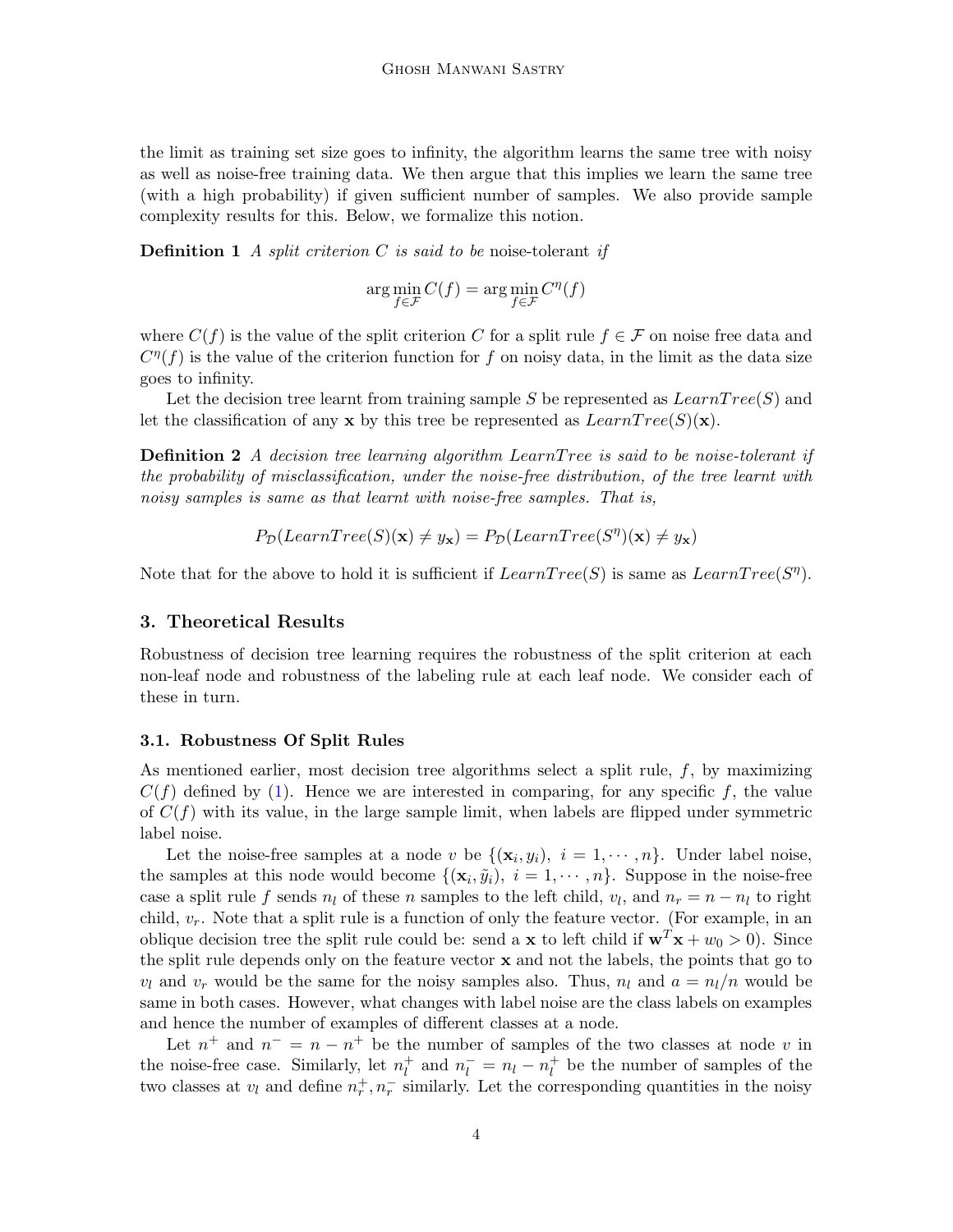case be  $\tilde{n}^+, \tilde{n}^-, \tilde{n}_l^+$  $\tilde{n}_l^+$ ,  $\tilde{n}_l^ \bar{l}_l$  etc. Define random variables,  $Z_i$ ,  $i = 1, \dots, n$  by  $Z_i = 1$  if  $\tilde{y}_i \neq y_i$ and  $Z_i = 0$  otherwise. Thus,  $Z_i$  are indicators of whether or not label on the i<sup>th</sup> example is corrupted. By definition of symmetric label noise,  $Z_i$  are *iid* Bernoulli random variables with expectation  $\eta$ .

Let  $p = n^+/n$ ,  $q = n^-/n = (1 - p)$  be the fractions of the two classes at v under noisefree samples. Let  $p_l, q_l$  and  $p_r, q_r$  be these fractions for  $v_l$  and  $v_r$ . Let the corresponding quantities for the noisy samples case be  $\tilde{p}, \tilde{q}, \tilde{p}_l, \tilde{q}_l$  etc. Let  $p^{\eta}, q^{\eta}$  be the values of  $\tilde{p}, \tilde{q}$  in the large sample limit and similarly define  $p_l^{\eta}$  $\eta_l^{\eta}$ ,  $q_l^{\eta}$  $\eta$ ,  $p_r^{\eta}$ ,  $q_r^{\eta}$ .

The value of  $\tilde{n}^+$  is the number of i such that  $\tilde{y}_i = +1$ . Similarly, the value of  $n_l^+$  would be the number of i such that  $\mathbf{x}_i$  is in  $v_l$  and  $\tilde{y}_i = +1$ . Hence we have

<span id="page-4-1"></span>
$$
\tilde{p} = \frac{\tilde{n}^+}{n} = \frac{1}{n} \left( \sum_{i:\tilde{y}_i = +1} 1 \right) = \frac{1}{n} \left( \sum_{i:y_i = +1} (1 - Z_i) + \sum_{i:y_i = -1} Z_i \right)
$$
(2)

$$
\tilde{p}_l = \frac{\tilde{n}_l^+}{n_l} = \frac{1}{n_l} \left( \sum_{i: \mathbf{x}_i \in v_l, \tilde{y}_i = +1} 1 \right) = \frac{1}{n_l} \left( \sum_{i: \mathbf{x}_i \in v_l, y_i = +1} (1 - Z_i) + \sum_{i: \mathbf{x}_i \in v_l, y_i = -1} Z_i \right) \tag{3}
$$

All the above expressions involve sums of independent random variables. Hence the values of the above quantities in the large sample limit can be calculated, by laws of large numbers, by essentially replacing each  $Z_i$  by its expected value. Thus, from the above, we get

<span id="page-4-0"></span>
$$
p^{\eta} = p(1 - \eta) + q\eta = p(1 - 2\eta) + \eta; \quad p_l^{\eta} = p_l(1 - \eta) + q_l\eta = p_l(1 - 2\eta) + \eta \tag{4}
$$

We emphasize here that, under symmetric label noise, the corruption of label is independent of feature vector and true label and thus we have  $Pr[Z_i = 1] = Pr[Z_i = 1|y_i] =$  $Pr[Z_i = 1 | \mathbf{x}_i \in B, y_i] = \eta$ , for any subset B of the feature space. We have used this fact in deriving the eq.[\(4\)](#page-4-0). Comparing the expressions for  $p^{\eta}$  and  $p_l^{\eta}$  $\eta$ , we see that, essentially, at any node (in the large sample limit) the fraction of examples whose labels are corrupted is the same. This is intuitively clear because under symmetric label noise the corruption of class label does not depend on the feature vector.

To find the large sample limit of criterion  $C(f)$  under label noise, we need values of the impurity function in the large sample limit which in turn needs  $p^{\eta}, q^{\eta}, p_{l}^{\eta}$  $\int_l^{\eta}$  etc. which are as given above. For example, the Gini impurity is given by  $G(v) = 2pq$  for the noise free case. For the noisy sample, its value can be written as  $\tilde{G}(v) = 2\tilde{p}\tilde{q}$ . Its value in the large sample limit would be  $G^{\eta}(v) = 2p^{\eta}q^{\eta}$ . Another way this can be seen is as follows. Using eq.[\(2\)](#page-4-1) one can show that  $E_{\eta}[\tilde{p}\tilde{q}] = p^{\eta}q^{\eta} - \frac{\eta(1-\eta)}{n}$  which is  $p^{\eta}q^{\eta}$  as n goes to infinity.

Using the above we can now prove the following theorem about robustness of split criteria.

**Theorem 3** Splitting criterion based on gini impurity, mis-classification rate and twoing rule are noise-tolerant (as per definition 1) to symmetric label noise given  $\eta \neq 0.5$ .

#### Proof

As in the above, let p and q be the fractions of the two classes at v. For any split f, let a be the fraction of points at the left child  $(v_l)$ . Recall from above that the fraction a is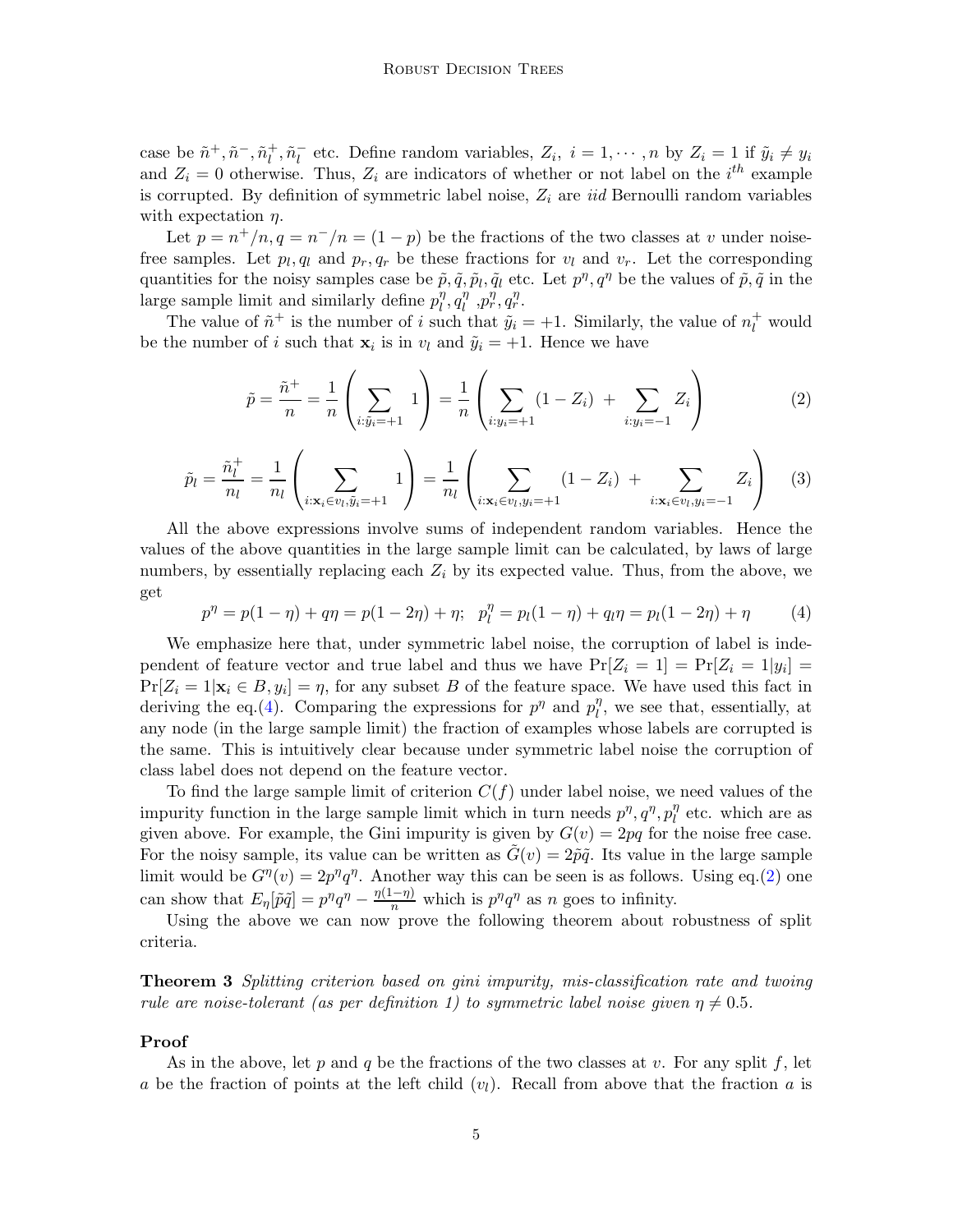same for noisy and noise-free data.

• Gini Impurity For a node v, the gini impurity is  $G_{\text{gini}}(v) = 2pq$ . Under symmetric label noise, gini impurity (under large sample limit) becomes (using eq.[\(4\)](#page-4-0)),

$$
G_{\text{Gini}}^{\eta}(v) = 2p^{\eta}q^{\eta} = 2[((1 - 2\eta)p + \eta)((1 - 2\eta)q + \eta)]
$$
  
=  $2pq(1 - 2\eta)^2 + (\eta - \eta^2) = G_{\text{Gini}}(v)(1 - 2\eta)^2 + (\eta - \eta^2)$ 

Similar expressions hold for  $G_{\text{Gini}}^{\eta}(v_l)$  and  $G_{\text{Gini}}^{\eta}(v_r)$ . The (large sample) value of criterion or impurity gain of f under label noise can be written as

$$
gain_{\text{Gini}}^{\eta}(f) = G_{\text{Gini}}^{\eta}(v) - [a \ G_{\text{Gini}}^{\eta}(v_l) + (1 - a)G_{\text{Gini}}^{\eta}(v_r)]
$$
  
=  $(1 - 2\eta)^2 [G_{\text{Gini}}(v) - a \ G_{\text{Gini}}(v_l) - (1 - a)\text{Gini}(v_r)]$   
=  $(1 - 2\eta)^2 \text{gain}_{\text{Gini}}(f)$ 

Thus for any  $\eta \neq 0.5$ , if  $\text{gain}_{\text{Gini}}(f^1) > \text{gain}_{\text{Gini}}(f^2)$ , then  $\text{gain}_{\text{Gini}}^{\eta}(f^1) > \text{gain}_{\text{Gini}}^{\eta}(f^2)$ . Which means that a maximizer of impurity gain based on gini index under noise-free samples will be also a maximizer of gain under symmetric label noise, under large sample limit.

• Misclassification rate For node v, misclassification impurity is,  $G_{MC}(v) = \min\{p, q\}.$ Under symmetric label noise with  $\eta < 0.5$ , in the large sample limit, value of impurity is,  $(u\sin g \text{ eq.}(4)),$  $(u\sin g \text{ eq.}(4)),$  $(u\sin g \text{ eq.}(4)),$ 

$$
G_{\text{MC}}^{\eta}(v) = \min\{p^{\eta}, q^{\eta}\} = \min\{(1 - 2\eta)p + \eta, (1 - 2\eta)q + \eta\}
$$

$$
= (1 - 2\eta)G_{\text{MC}}(v) + \eta
$$

In presence of symmetric label noise, expected impurity gain for a split  $f$  can be written as

$$
gain_{MC}^{\eta}(f) = G_{MC}^{\eta}(v) - [a \ G_{MC}^{\eta}(v_l) + (1 - a)G_{MC}^{\eta}(v_r)]
$$
  
=  $(1 - 2\eta)[G_{MC}^{\eta}(v) - a \ G_{MC}^{\eta}(v_l) - (1 - a)G_{MC}^{\eta}(v_r)]$   
=  $(1 - 2\eta)gain_{MC}(f)$ 

where  $(1-2\eta) > 0$  because we are considering the case  $\eta < 0.5$ . When  $\eta > 0.5$ , one can similarly show that  $\text{gain}^{\eta}_{\text{MC}}(f) = (2\eta - 1)\text{gain}_{\text{mc}}(f)$ . This completes proof of noise-tolerance of impurity based on misclassification rate.

• Twoing rule Using the same notation defined Sec [2.2](#page-2-2) for twoing criterion, for a split  $f$ , objective can be rewritten as

$$
G_{\text{Twoing}}(f) = \frac{a(1-a)}{4} \left[ |p_l - p_r| + |q_l - q_r| \right]^2 = a(1-a)[p_l - p_r]^2
$$

When there is symmetric label noise,  $p_l^{\eta} = (1 - 2\eta)p_l + \eta$  and  $p_r^{\eta} = (1 - 2\eta)p_r + \eta$ .

$$
G_{\text{Twoling}}^{\eta}(f) = a(1-a)[p_l^{\eta} - p_r^{\eta}]^2 = a(1-a)(1-2\eta)^2[p_l - p_r]^2
$$

$$
= (1-2\eta)^2 G_{\text{Twoling}}(f)
$$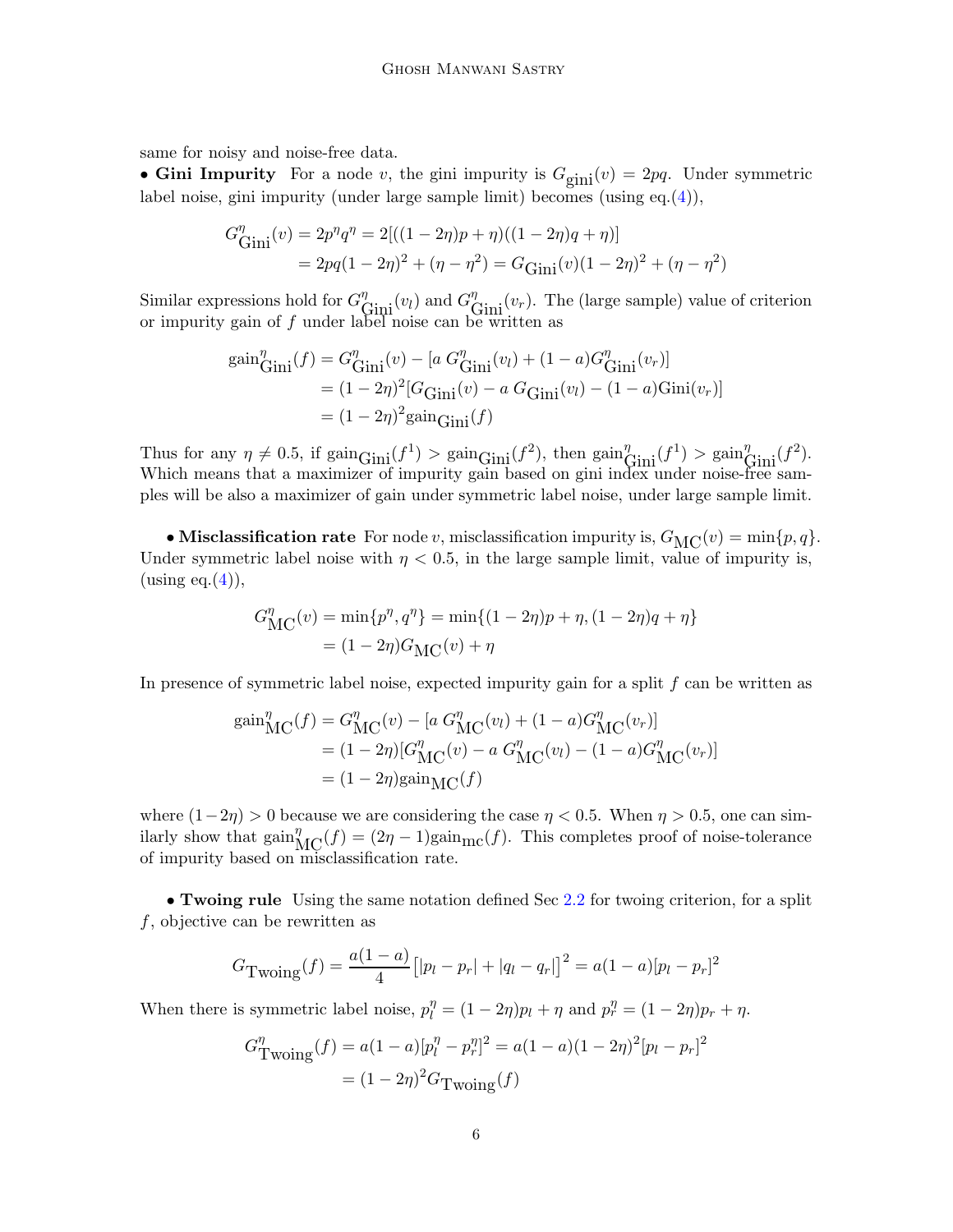Thus, the maximizer of twoing rule does not change when there is symmetric label noise.

The above theorem shows that impurity gain (using gini or misclassification rate) based criteria are noise-tolerant for symmetric label noise as per Definition 1.

Remark 4 Impurity based on entropy Another popular criterion is impurity gain based on entropy which is not considered in the above theorem. The impurity gain based on entropy is not noise-tolerant as per definition 1 as shown by the following counterexample.

Consider a case where a node has n samples (n is large). Suppose, under split rule  $f_1$ we get  $n_l = n_r = 0.5n$ ,  $n_l^+ = 0.05n$  and  $n_r^+ = 0.25n$ . Suppose there is another split rule  $f_2$ under which we get  $n_l = 0.3n$  and  $n_r = 0.7n$  with  $n_l^+ = 0.003n$  and  $n_r^+ = 0.297n$ . Then it can be easily shown that  $gain_{Entropy}(f_1) < gain_{Entropy}(f_2)$ ; but, under symmetric label noise with  $\eta = 40\%$ ,  $gain_{Entropy}^{\eta}(f_2) < gain_{Entropy}^{\eta}(f_1)$ .

However, we would like to emphasize that the above example may be a non-generic one. In large number of simulations we have seen that the split rule that maximizes the criterion is same under noisy and noise-free cases. Thus, impurity gain based on entropy for learning decision trees is also fairly robust to label noise.

#### 3.2. Robustness of Labeling Rule at Leaf Nodes

We next consider the robustness of criterion to assign a class label to a leaf node. A popular approach is to take majority vote at the leaf node. We prove that, majority voting is robust to symmetric label noise in the sense that (in the large sample limit) the fraction of positive examples would be more under label noise if the fraction of positive examples is higher in noise-free case. We also show that it can be robust to non-uniform noise also under a restrictive condition.

**Theorem 5** Let  $\eta_{\mathbf{x}} < 0.5, \forall \mathbf{x}$ . (a). Then, majority voting at a leaf node is robust to symmetric label noise. (b). It is also robust to nonuniform label noise if all the points at the leaf node belong to one class in the noise free data.

#### Proof

Let p and  $q = 1 - p$  be the fraction of positive and negative samples at leaf node v.

(a) Under symmetric label noise, the relevant fractions are  $p^{\eta} = (1 - \eta)p + \eta q$  and  $q^{\eta} = (1 - \eta)q + \eta p$ . Thus,  $p^{\eta} - q^{\eta} = (1 - 2\eta)(p - q)$ . Since  $\eta < 0.5$ ,  $(p^{\eta} - q^{\eta})$  will have the same sign as  $(p - q)$ , proving robustness of the majority voting.

(b) Let v contain all the points from the positive class. Thus,  $p = 1, q = 0$ . Let  $\mathbf{x}_1, \dots, \mathbf{x}_n$  be the samples at v. Under non-uniform noise (with  $\eta_{\mathbf{x}} < 0.5, \forall \mathbf{x}$ ),

$$
p^{\eta} = \frac{1}{n} \sum_{i=1}^{n} (1 - \eta_{\mathbf{x}_i}) > \frac{0.5}{n} \sum_{i=1}^{n} 1 = 0.5
$$
 (5)

Thus, the majority vote will assign positive label to the leaf node  $v$ . This proves the second part of the theorem.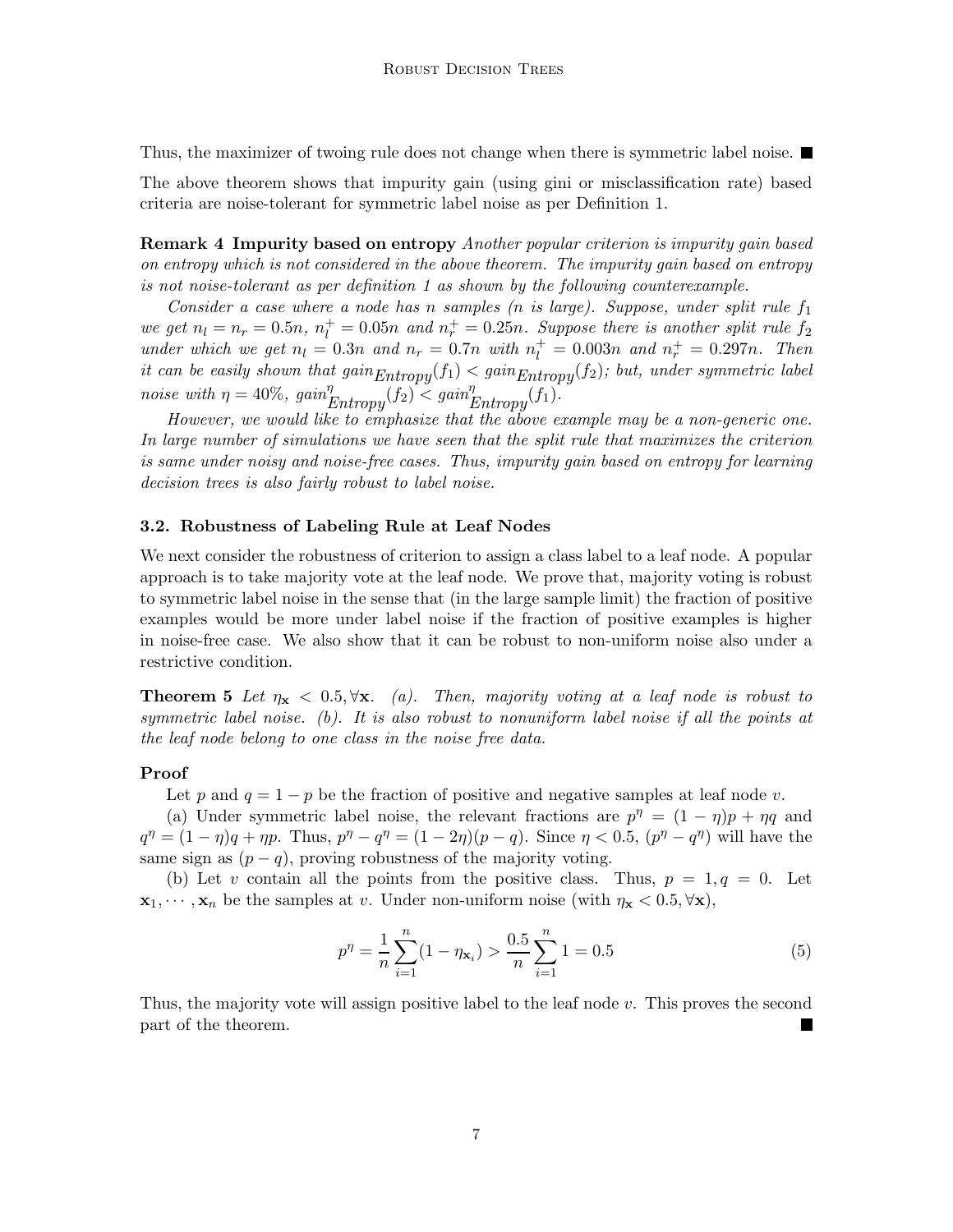# 3.3. Robustness of Decision Tree Learning Under Symmetric Label Noise : Large Sample Analysis

We have proved that some of the popular split criteria are noise-tolerant. What we have shown is that the split rule that maximizes the criterion under noise-free samples is same as that which maximizes the value of criterion under symmetric label noise (under large sample limit). This means, under large sample assumption, the same split rule would be learnt at any node irrespective of whether the labels come from noise-free data or noisy data. (Here we assume for simplicity that there is a unique split rule maximizing the criterion at each node. Otherwise we need some prefixed rule to break ties).<sup>[2](#page-7-0)</sup>

Our result for leaf node labeling implies that, under large sample assumption, with majority rule a leaf node would get the same label under noisy or noise-free data. To conclude that we learn the same tree, we need to examine the rule for deciding when a node becomes a leaf. If this is determined by the depth of the node or number of samples at the node then it is easy to see that the same tree would be learnt with noisy and noise-free data. In many algorithms one makes a node as leaf if no split rule gives positive value to the gain. This will also lead to learning of the same tree with noisy samples as with noise-free samples, because we showed that the gain under noisy case is a linear function of the gain under noise-free case.

**Remark 6 Robustness under general noise:** In our analysis so far, we have only considered symmetric label noise. In the simplest case of asymmetric noise, namely, classconditional noise, noise rate is same for all feature vectors of a class though it may be different for different classes. In the risk minimization framework, class conditional noise can be taken care when the noise rates are known (or can be estimated) [\(Natarajan et al.](#page-13-10), [2013](#page-13-10); Scott et al., 2013; [Ghosh et al.](#page-13-9), [2015](#page-13-9)). We can extend the analysis presented in Sec. 3.1 to relate expected fraction of examples of a class in the noisy and noise-free cases using the two noise rates. Thus, if the noise rates are assumed known (or can be reliably estimated) it should be possible to extend the analysis here to the case of class-conditional noise. In the general case when noise rates are not known (and cannot be reliably estimated), it appears difficult to establish robustness of impurity based split criteria.

#### 3.4. Sample Complexity under Noise

We established robustness of decision tree learning algorithms under large sample limit. Hence an interesting question is that of how large the sample size should be for our assertions about robustness to hold with a large probability. We provide some sample complexity bounds in this subsection. (Proofs of Lemmas [7](#page-7-1) and [8](#page-8-0) are given in Appendix).

<span id="page-7-1"></span>**Lemma 7** Let leaf node v have n samples. Under symmetric label noise with  $\eta < 0.5$ , majority voting will not fail with probability at least  $1 - \delta$  when  $n \geq \frac{2}{\rho^2(1-\delta)}$  $\frac{2}{\rho^2(1-2\eta)^2}\ln(\frac{1}{\delta}),$  where  $\rho$  is the difference between fraction of positive and negative samples in the noise-free case.

<span id="page-7-0"></span><sup>2.</sup> Here we are assuming that the  $x_i$  at the node are same in the noisy and noise-free cases. These are same at the root. If in the two cases we learn the same split at the root, then at both its children the samples would be same in the noise and noise-free cases and so on.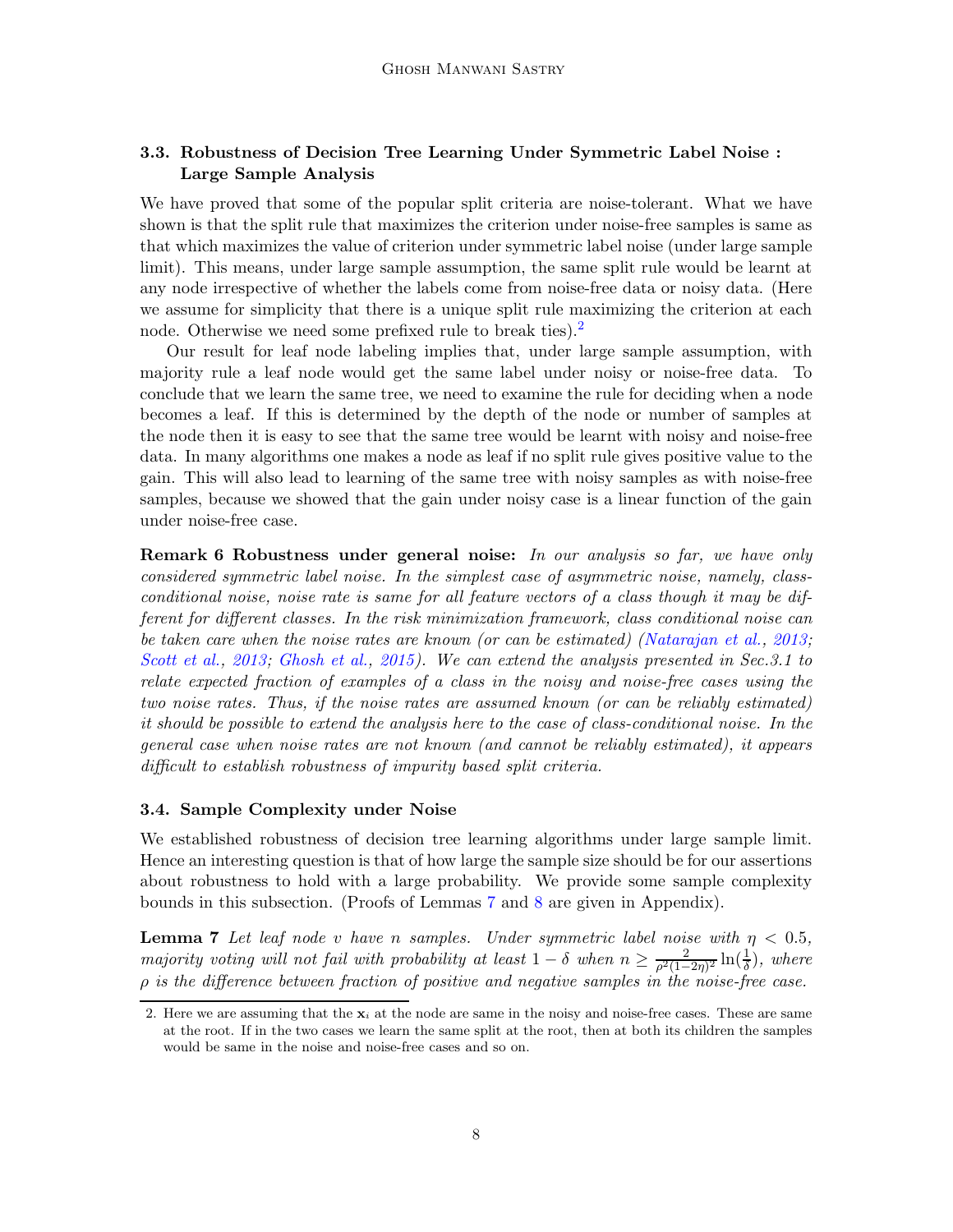<span id="page-8-0"></span>The sample size needed increases with increasing  $\eta$ , which is intuitive. It also increases with decreasing  $\rho$ . The value of  $\rho$  tells us the 'margin of majority' in the noise-free case and hence when  $\rho$  is small we should expect to need more examples in the noisy case.

**Lemma 8** Let there be n samples at a non-leaf node v and given two splits  $f_1$  and  $f_2$ , suppose gain (gini, misclassification, twoing rule) for  $f_1$  is higher than that for  $f_2$ . Under symmetric label noise with  $\eta \neq 0.5$ , gain from  $f_1$  will be higher with probability  $1 - \delta$  when  $n \geq \mathcal{O}(\frac{1}{\rho^2(1-2\eta)^2}\ln(\frac{1}{\delta}))$ , where  $\rho$  denotes the difference between gain of the two splits in the noise-free case.

While these results, shed some lights on sample complexity, we emphasize that these bounds are loose and are obtained using concentration inequalities. Also we want to point out, large sample in leaf implies large sample in non-leaf nodes. In practice, sample size needed is not high. In experimental section, we provide results on how many training samples are needed for robust learning of decision trees on a synthetic dataset.

#### 3.5. Noise Robustness in Random Forest

A random forest [\(Breiman,](#page-13-12) [2001\)](#page-13-12) is a collection of randomized tree classifiers. We represent the set of trees as  $g_n = \{g_n(\mathbf{x}, \pi_1), \cdots, g_n(\mathbf{x}, \pi_m)\}\.$  Here  $\pi_1, \cdots, \pi_m$  are *iid* random variables, conditioned on data, which are used for partitioning the nodes. Finally, majority vote is taken among the random tree classifiers for prediction. We denote this classifier as  $\bar{g}_n$ .

In a *purely random forest classifier*, partitioning does not depend on the class labels. At each step, a node is chosen randomly and a feature is selected randomly for the split. A split threshold is chosen uniformly randomly from the interval of the selected feature. This procedure is done k times. A greedily grown random forest classifier is a set of randomized tree classifiers. Each tree is grown greedily by improving impurity with some randomization. At each node, a random subset of features are chosen. Tree is grown by computing the best split among those random features only. Breiman's random forest classifier uses gini impurity gain [\(Breiman](#page-13-12), [2001\)](#page-13-12).

**Remark 9** A purely random forest classifier/ greedily grown random forest,  $\bar{g}_n$ , is robust to symmetric label noise with  $\eta$  < 0.5 under large sample assumption.

We need to show each randomized tree is robust to label noise in both cases. In purely random forest, randomization is on the partitions and the partitions do not depend on class labels (which may be noisy). We proved robustness of majority vote at leaf nodes under symmetric label noise. Thus, for a purely random forest,  $\bar{g}^{*\eta} = \bar{g}^*$ . That is, the classifier learnt with noisy labels would be same as that learnt with noise-free samples. Similarly for a greedily grown trees with gini impurity measure, we showed that each tree is robust because of both split rule robustness and majority voting robustness. Thus when large sample assumption holds, greedily grown random forest will also be robust to symmetric label noise.

**Remark 10 Sample complexity of Random forest:** *Empirically we observe that, often* random forest has better robustness than a single decision tree in finite sample cases. For a classifier, generalization error can be written as,

$$
error_{gen} = error_{bias} + err_{variance} + \sigma_{noise}^2
$$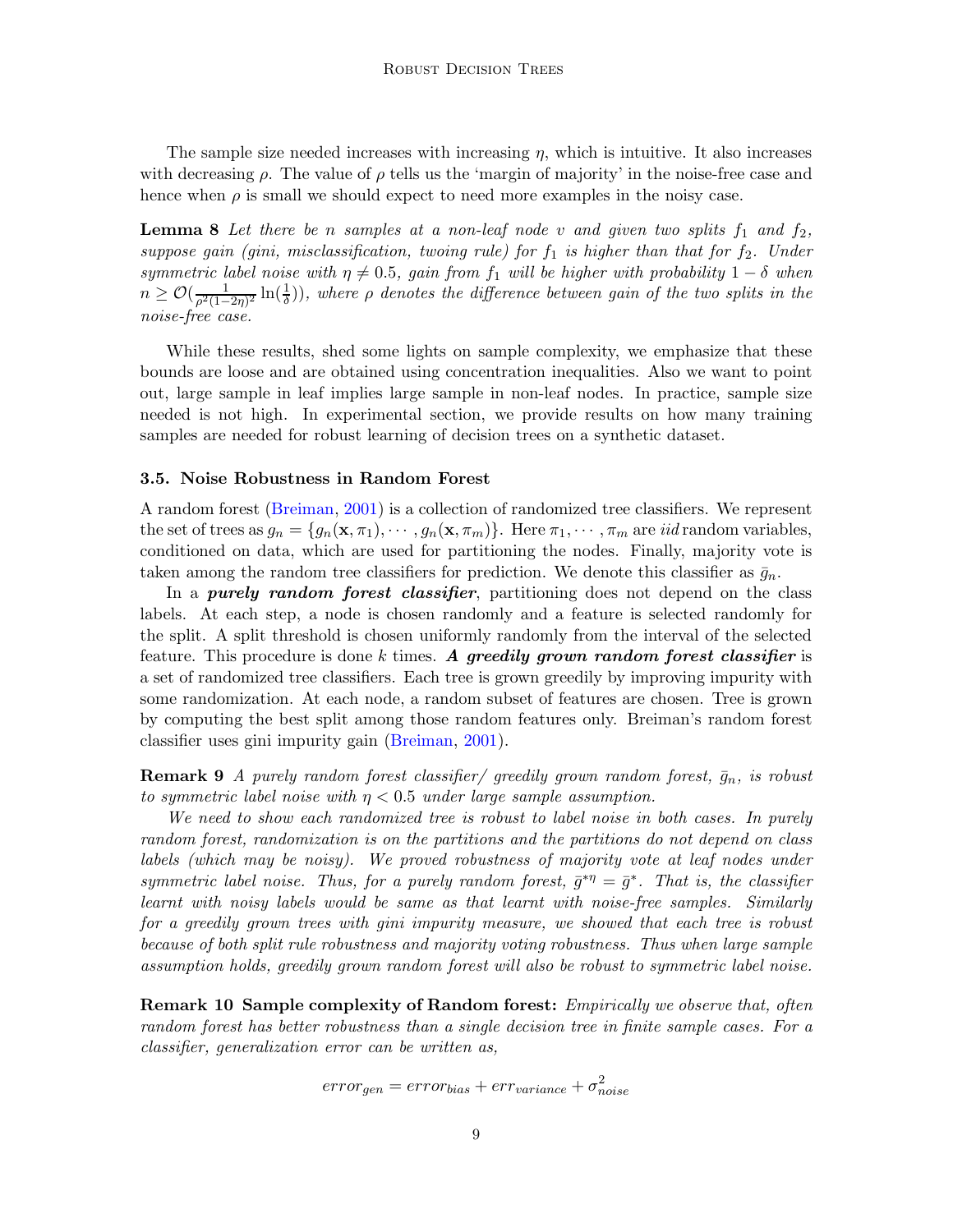Under symmetric label noise, error<sub>bias</sub> is same for single decision tree as well as random forest. Thus generalization error is controlled by error  $variance$ . If pairwise correlation of each trees is  $\rho$  and variance is  $\sigma^2$  for each tree, then random forest, consisting N trees, has variance, [\(Hastie et al.,](#page-13-2) [2005](#page-13-2))

$$
error_{variance} = \rho \sigma^2 + \frac{1-\rho}{N} \sigma^2
$$

Intuitively, if a single decision tree is learnt with noisy samples, our results imply that its classification decision on a new point would be same as noise free case in an expected sense. If we have many independent decision trees, variance in the classification will decrease. If the decision trees are highly correlated, then the variance reduction might not be significant.

# 4. Empirical Illustration

In this section, we illustrate our robustness results for learning of decision trees and random forest. We also present results with SVM. While, SVM has been proved to be non-robust even under symmetric label noise, its sensitivity towards noise widely varies [\(Long and Servedio,](#page-13-7) [2010](#page-13-7); [Nettleton et al.,](#page-13-6) [2010;](#page-13-6) [Manwani and Sastry,](#page-13-8) [2013;](#page-13-8) [van Rooyen et al.,](#page-14-1) [2015\)](#page-14-1). We also provide results on sample complexity for robust learning of decision trees and random forest.

# 4.1. Dataset Description

We used four 2D synthetic datasets. Details are given below. (Here  $n$  denotes total number of samples,  $p_+, p_-$  represent the class conditional densities, and  $\mathcal{U}(\mathcal{A})$  denotes uniform distribution over set  $\mathcal{A}$ ).

- Dataset 1: Checker board 2by 2Pattern: Data uniform over  $[0, 2] \times [0, 2]$  and one class region being  $([0, 1] \times [0, 1]) \cup ([1, 2] \times [1, 2])$  and  $n = 30000$
- Dataset 2: Checker board 4by4 Pattern: Extension of the above to a  $4 \times 4$  grid.
- Dataset 3: Imbalance Linear Data.  $p_+ = \mathcal{U}([0, 0.5] \times [0, 1])$  and  $p_- = \mathcal{U}([0.5, 1] \times [0, 1])$ . Prior probabilities of classes are 0.9 & 0.1, and  $n = 40000$ .
- Dataset 4: Imbalance and Asymmetric Linear Data.  $p_{+} = \mathcal{U}([0, 0.5] \times [0, 1])$  and  $p_-=\mathcal{U}([0.5, 0.7] \times [0.4, 0.6])$ . Prior probabilities are 0.8 & 0.2, and  $n=40000$ .

We also present results for 6 UCI datasets [\(Lichman,](#page-13-13) [2013](#page-13-13)).

# 4.2. Experimental Setup

We used decision tree implementation in scikit learn library [\(Pedregosa et al.](#page-14-3), [2011](#page-14-3)). We present results only with gini impurity based decision tree classifier. (We observed that decision trees learnt using twoing rule and misclassification rate have similar performance). For random forest classifier (RF) we used scikit learn library. Number of trees in random forest was set to 100. For SVM we used libsvm package [\(Chang and Lin,](#page-13-14) [2011](#page-13-14)).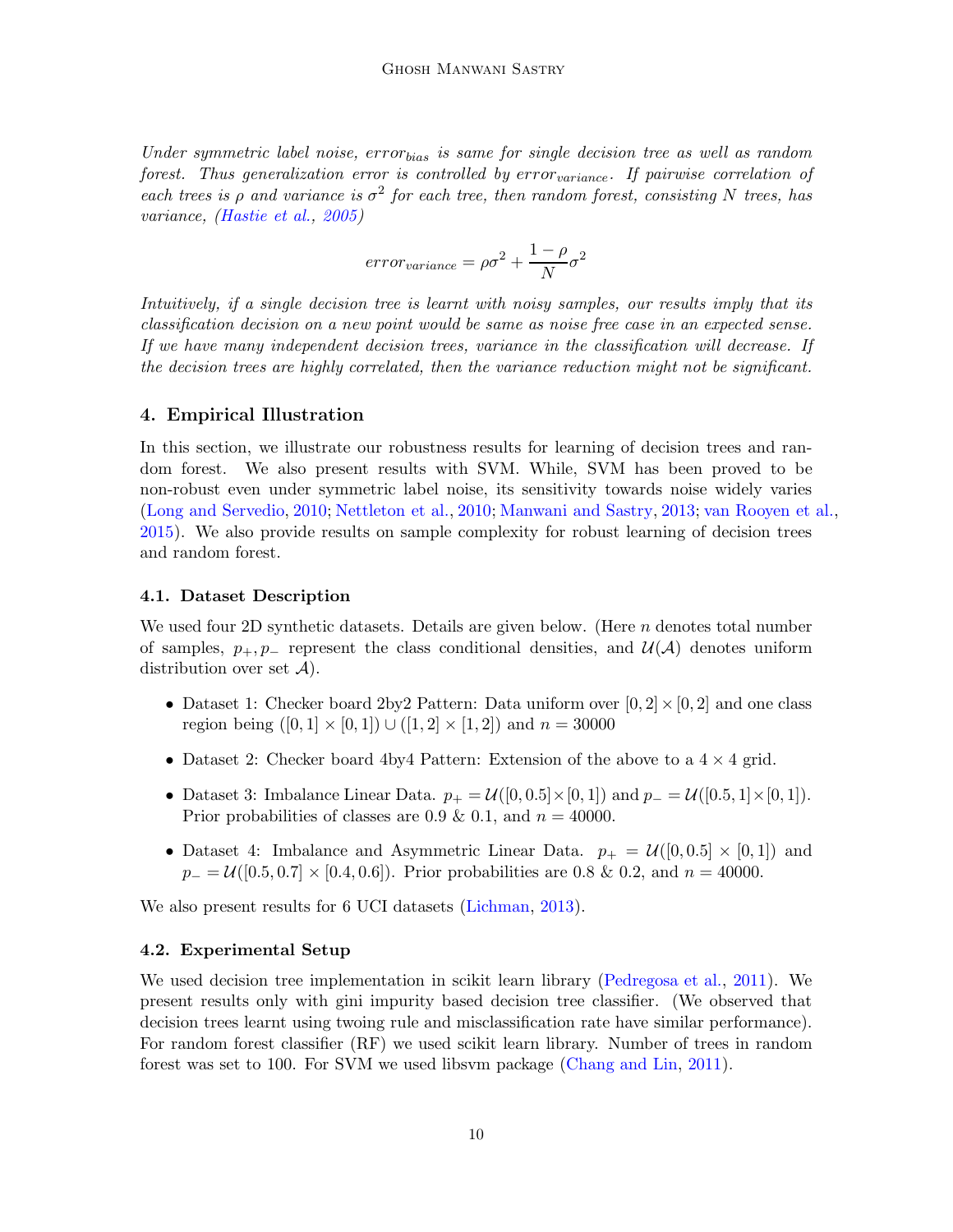In subsection [4.3](#page-10-0) we present results to illustrate sample complexity for robust learning where training set size and size of leaf nodes is varied as explained there.

In subsection [4.4,](#page-10-1) we compare accuracies of decision tree learning, random forest and SVM for which the following setup is used. Minimum leaf size is the only user-chosen parameter in random forest and decision trees. For synthetic datasets, minimum samples in leaf node was restricted to 250. For UCI datasets, it was restricted to 50. For SVM, we used linear kernel (l) for Synthetic Datasets 3, 4 and quadratic kernel (p) for Checker board 2by2 data. In all other datasets we used gaussian kernel (g). For SVM, we selected hyper-parameters using validation data. (Validation range for C is 0.01-500 and for  $\gamma$  in the Gaussian kernel it is 0.001-10). We used 20% data for testing and 20% for validation. Symmetric label noise was varied from  $0\% - 40\%$ . As synthetic datasets are separable, we also experimented with class conditional noise with the two noise rates for the two classes being 40% and 20%. In all experiments, noise was introduced only on training and validation data. Test set was noise free.

#### <span id="page-10-0"></span>4.3. Effect of sample size on robustness of learning

Here we discuss sensitivity of decision tree learning (under label noise) on sample size. We present experimental results on the test accuracy for different sample sizes using the 2by2 checker board data.

To study effect of sample size in leaf nodes, we choose a leaf sample size and learn decision tree and random forest with different noise levels. (The training set size is fixed at 20000). We do this for a number of choices for leaf sample size. The test accuracies in all these cases are shown in Figure  $1(a)$  $1(a)$ . As can be seen from the figure, even when training data size is huge, we do not get robustness if leaf sample size is small. This is in accordance with our analysis (as in Lemma [7\)](#page-7-1) because minimum sample size is needed for the majority rule to be correct with a large probability. A leaf sample size of 50 seems sufficient to take care of even 30% noise. As expected, random forest has better robustness.

Next we experiment with varying the (noisy) training data size. The results are shown in Figure  $1(b)$  $1(b)$ . It can be seen that with  $400/4000$  sample size decision tree learnt has good test accuracy (95%) at 20%/40% noise (the sample ratio is close to  $\frac{(1-2\times0.4)^2}{(1-2\times0.2)^2} = 1/9$  as provided in lemma. [7\)](#page-7-1). We need larger sample size for higher level of noise. This is also as expected from our analysis.

#### <span id="page-10-1"></span>4.4. Comparison of accuracies of learnt classifiers

The average test accuracy and standard deviation (over 10 runs) on different data sets under different levels of noise are shown in Table [1](#page-12-0) for synthetic datasets and in Table [2](#page-12-1) for UCI datasets. In table [2](#page-12-1) we also indicate the dimension of feature vector  $(d)$ , the number of positive and negative samples in the data  $(n^+, n^-)$ .

For synthetic datasets the sample sizes are large and hence we expect good robustness. As can be seen from Table [1,](#page-12-0) for noise-free data, decision tree, random forest and SVM have all similar accuracies. However, with 30% or 40% noise, the accuracies of SVM are much poorer than those of decision tree and random forest. For example on datasets 3 and 4, the accuracies of decision tree and random forest continue to be 99% even at 40% noise while those of SVM drop to about 90% and 80% respectively. This illustrates the robustness of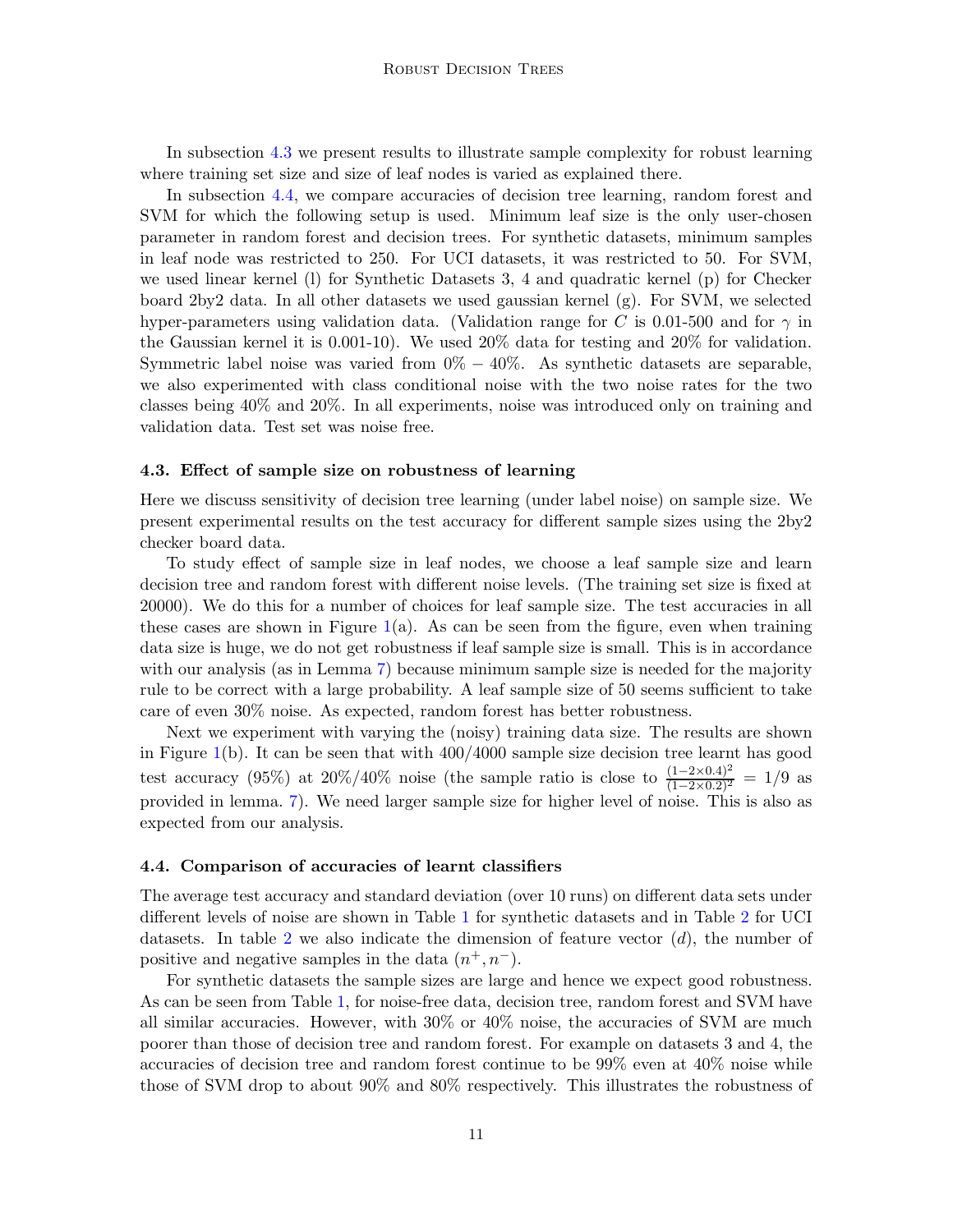

<span id="page-11-0"></span>Figure 1: For 2by2 Checker Board data (a) Minimum leaf size varied from 1 to 250 for both RF and DT, (b)Training Data size varied from 100 to 10000 for different noise levels for DT

decision tree learning as indicated by our analysis. It can be seen that decision tree and random forest are robust to class conditional noise also, even without knowledge about noise rate (as indicated by last column in the table). Our current analysis does not prove this robustness; as remarked earlier, this is one possible extension of the theoretical analysis presented here.

Similar performance is seen on UCI data sets also as shown in Table [2.](#page-12-1) For breast cancer dataset, accuracy of decision tree also drops with noise while for random forest the drop is significantly less. This is also expected because the total sample size here is less. Although SVM has significantly higher accuracy than decision tree in 0% noise, at 40% noise its accuracy drops more than that of decision tree. In all other data sets also, decision tree and random forest are more robust than SVM as can be seen from the table.

As explained earlier, our analysis shows that decision tree learning is robust in large sample case. Thus, though decision tree learning may not be robust to label noise when training set size is small, the robustness improves with increasing training set size. This is demonstrated by our results on synthetic data sets. However, this is not true of a standard algorithm such as SVM. For example, Datasets 3 and 4 represent very simple two dimensional problems. Though we have 40000 samples here, SVM does not learn well under label noise. On the other hand, the accuracies of decision tree and random forest at 30% noise are as good as their accuracies at 0% noise and these accuracies are very high.

# 5. Conclusion

In this paper, we investigated the robustness of decision tree learning under label noise. In many current applications one needs to take care of label noise in training data. Hence, it is very desirable to have learning algorithms that are not affected by label noise. Since most impurity based top-down decision tree algorithms learns split rules based on fractions of positive and negative samples at a node, one can expect that they should have some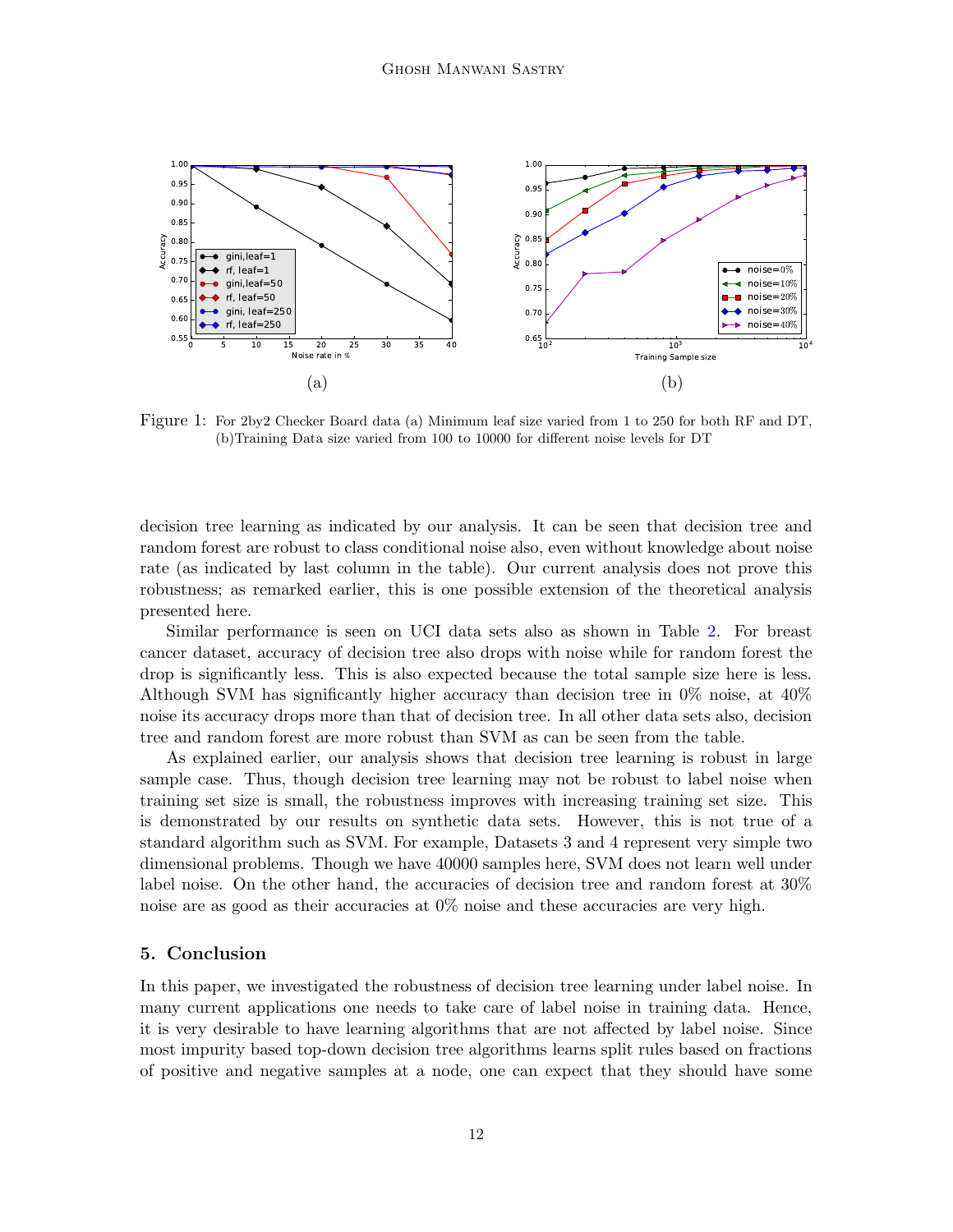| Data              | Method    | $\eta=0\%$       | $\eta = 10\%$    | $\eta = 20\%$    | $\eta = 30\%$    | $\eta = 40\%$    | $\eta_{+}$ = 40\% |
|-------------------|-----------|------------------|------------------|------------------|------------------|------------------|-------------------|
|                   |           |                  |                  |                  |                  |                  | $\eta_{-}=20\%$   |
| $2\times 2$<br>CB | Gini      | $99.95 \pm 0.05$ | $99.9 \pm 0.06$  | $99.91 \pm 0.1$  | $99.82 \pm 0.16$ | $98.97 \pm 0.83$ | $99.45 \pm 0.83$  |
|                   | RF        | $99.99 \pm 0.02$ | $99.96 + 0.02$   | $99.91 \pm 0.05$ | $99.87 + 0.06$   | $99.16 + 0.18$   | $99.11 + 0.45$    |
|                   | SVM(p)    | $99.83 \pm 0.12$ | $97.38 \pm 1.21$ | $91.88 \pm 2.65$ | $87.96 \pm 5.52$ | $76.42 \pm 4.43$ | $68.78 \pm 0.97$  |
| $4\times4$<br>CB  | Gini      | $99.76 \pm 0.18$ | $99.72 + 0.16$   | $99.46 \pm 0.18$ | $98.71 \pm 0.32$ | $95.21 + 1.08$   | $97.36 \pm 1.23$  |
|                   | RF        | $99.94 \pm 0.02$ | $99.9 \pm 0.02$  | $99.78 \pm 0.04$ | $99.35 \pm 0.15$ | $96.23 + 0.91$   | $95.41 \pm 0.53$  |
|                   | SVM(g)    | $99.6 \pm 0.05$  | $98.58 \pm 0.23$ | $97.81 \pm 0.24$ | $96.83 \pm 0.46$ | $92.22 \pm 2.5$  | $91.24 \pm 0.85$  |
| Dataset<br>3      | Gini      | $100.0 + 0.01$   | $100.0 + 0.01$   | $99.99 + 0.01$   | $99.99 + 0.02$   | $99.92 + 0.07$   | $99.92 + 0.18$    |
|                   | RF        | $100.0 \pm 0.01$ | $100.0 \pm 0.01$ | $99.99 \pm 0.01$ | $99.98 \pm 0.02$ | $99.86 \pm 0.12$ | $99.9 \pm 0.13$   |
|                   | $SVM$ (1) | $99.89 \pm 0.04$ | $96.65 \pm 0.26$ | $90.02 \pm 0.3$  | $90.02 \pm 0.3$  | $90.02 \pm 0.3$  | $90.1 \pm 0.31$   |
| Dataset<br>4      | Gini      | $100.0 \pm 0.0$  | $99.99 + 0.01$   | $99.99 + 0.01$   | $99.98 + 0.03$   | $99.73 \pm 0.54$ | $99.88 + 0.26$    |
|                   | RF        | $100.0 \pm 0.0$  | $99.99 + 0.01$   | $99.99 \pm 0.01$ | $99.93 \pm 0.09$ | $99.91 + 0.11$   | $99.7 + 0.31$     |
|                   | SVM(1)    | $99.86 \pm 0.03$ | $99.21 \pm 0.24$ | $96.55 \pm 4.05$ | $79.96 \pm 0.34$ | $79.96 \pm 0.34$ | $79.96 \pm 0.34$  |

<span id="page-12-0"></span>Table 1: Comparison of Accuracies on Synthetic datasets

<span id="page-12-1"></span>Table 2: Comparison of Accuracies on UCI datasets

| Data                             | Method     | $\eta=0\%$       | $\eta = 10\%$    | $\eta = 20\%$    | $\eta = 30\%$    | $\eta = 40\%$    |
|----------------------------------|------------|------------------|------------------|------------------|------------------|------------------|
| $(d, n^+, n^-)$                  |            |                  |                  |                  |                  |                  |
| Breast Cancer                    | Gini       | $92.37 \pm 1.9$  | $92.59 \pm 2.62$ | $90.47 \pm 3.08$ | $90.58 \pm 2.76$ | $83.65 \pm 7.36$ |
| (10, 239, 444)                   | RF         | $96.06 \pm 1.41$ | $96.02 \pm 1.94$ | $96.31 \pm 1.95$ | $94.74 \pm 3.54$ | $91.93 \pm 4.86$ |
|                                  | SVM        | $96.35 \pm 1.46$ | $95.58 \pm 2.11$ | $95.26 \pm 2.63$ | $92.81 \pm 3.22$ | $83.47 \pm 13.2$ |
| German<br>(24, 300, 700)         | Gini       | $72.05 \pm 4.89$ | $69.4 \pm 4.04$  | $71.95 \pm 2.72$ | $68.6 \pm 3.44$  | $65.25 \pm 6.71$ |
|                                  | RF         | $69.0 \pm 3.33$  | 69.1 $\pm 3.45$  | $69.3 \pm 3.24$  | $69.15 \pm 3.47$ | $69.15 \pm 4.55$ |
|                                  | SVM        | $75.15 \pm 3.26$ | $71.95 \pm 2.89$ | $72.25 \pm 4.39$ | $66.4 \pm 4.84$  | $60.9 \pm 8.43$  |
| Splice                           | Gini       | $91.39 \pm 1.04$ | $91.31 \pm 0.7$  | $89.84 \pm 1.79$ | $85.67 \pm 2.99$ | $73.56 \pm 8.13$ |
| (60, 1648, 1527)                 | RF         | $94.57 \pm 1.47$ | $93.87 \pm 0.91$ | $92.98 \pm 1.4$  | $91.84 \pm 1.12$ | $81.92 \pm 4.04$ |
|                                  | <b>SVM</b> | $90.93 \pm 1.4$  | $88.98 \pm 0.92$ | $86.14 \pm 1.47$ | $81.42 \pm 1.49$ | $67.21 \pm 6.63$ |
| Spam                             | Gini       | $88.99 \pm 1.45$ | $89.02 \pm 1.04$ | $87.39 \pm 2.04$ | $84.06 \pm 3.26$ | $79.59 \pm 3.72$ |
| (57, 1813, 2788)                 | RF         | $91.8 \pm 1.27$  | $91.9 \pm 1.07$  | $91.52 \pm 1.07$ | $91.68 \pm 1.22$ | $88.71 \pm 3.19$ |
|                                  | <b>SVM</b> | $89.72 \pm 1.07$ | $86.18 \pm 1.35$ | $83.43 \pm 1.47$ | $77.45 \pm 2.38$ | $69.23 \pm 3.05$ |
|                                  | Gini       | $75.44 \pm 0.98$ | $74.31 \pm 1.43$ | 74.64 $\pm 1.4$  | $73.58 \pm 1.46$ | $66.64 \pm 5.09$ |
| Wine (white)<br>(11, 3258, 1640) | RF         | $76.58 \pm 0.8$  | $76.17 \pm 0.96$ | $76.23 \pm 1.25$ | $75.51 \pm 1.52$ | $71.14 \pm 2.37$ |
|                                  | <b>SVM</b> | $75.62 \pm 0.7$  | $74.39 \pm 1.3$  | $71.64 \pm 2.23$ | $68.52 \pm 2.53$ | $61.54 \pm 5.25$ |
| Magic                            | Gini       | $84.06 \pm 0.59$ | $83.91 \pm 0.67$ | $83.0 \pm 0.62$  | $81.88 \pm 0.64$ | $78.25 \pm 1.79$ |
| (10, 12332, 6688)                | RF         | $85.81 \pm 0.25$ | $85.79 \pm 0.43$ | $85.64 \pm 0.37$ | $85.26 \pm 0.44$ | $82.72 \pm 1.18$ |
|                                  | <b>SVM</b> | $82.98 \pm 0.47$ | $82.4 \pm 0.32$  | $81.54 \pm 0.35$ | $79.73 \pm 0.4$  | $71.53 \pm 2.56$ |

robustness. We proved that decision tree algorithms based on gini or misclassification impurity and the twoing rule algorithm are all robust to symmetric label noise. We showed that, under large sample assumption, with a high probability, the same tree would be learnt with noise-free data as with noisy data. We also provided some sample complexity results for the robustness. Through extensive empirical investigations we illustrated the robust learning of decision tree and random forest. Decision tree approach is very popular in many practical applications. Hence, the robustness results presented in this paper are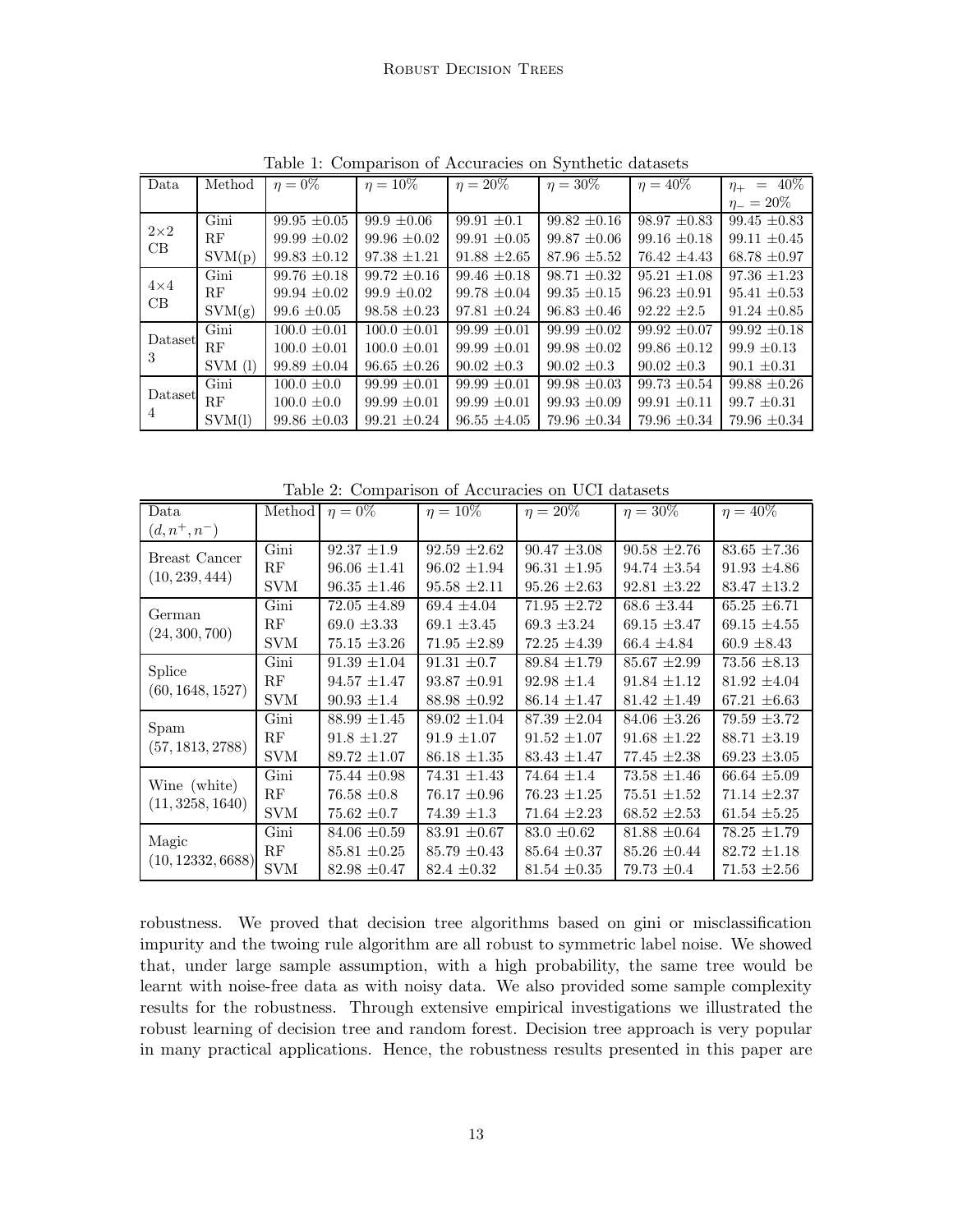interesting. All the results we proved are for symmetric noise. Extending these results to class conditional and non-uniform noise is an important direction for future research.

# References

- <span id="page-13-11"></span>L. Breiman, J. Friedman, R. Olshen, and C. Stone. Classification and Regression Trees. Wadsworth and Brooks, Monterey, CA, 1984.
- <span id="page-13-12"></span>Leo Breiman. Random forests. Machine learning, 45(1):5–32, 2001.
- <span id="page-13-5"></span>Carla E. Brodley and Mark A. Friedl. Identifying mislabeled training data. Journal of Artificial Intelligence Research, pages 131–167, 1999.
- <span id="page-13-14"></span>Chih-Chung Chang and Chih-Jen Lin. LIBSVM: A library for support vector machines. ACM Transactions on Intelligent Systems and Technology, 2, 2011.
- <span id="page-13-0"></span>Marthinus C du Plessis, Gang Niu, and Masashi Sugiyama. Analysis of learning from positive and unlabeled data. In Advances in Neural Information Processing Systems, pages 703–711, 2014.
- <span id="page-13-1"></span>Benoît Frénay and Michel Verleysen. Classification in the presence of label noise: a survey. Neural Networks and Learning Systems, IEEE Transactions on, 25(5):845–869, 2014.
- <span id="page-13-9"></span>Aritra Ghosh, Naresh Manwani, and PS Sastry. Making risk minimization tolerant to label noise. Neurocomputing, 160:93–107, 2015.
- <span id="page-13-2"></span>Trevor Hastie, Robert Tibshirani, Jerome Friedman, and James Franklin. The elements of statistical learning: data mining, inference and prediction. The Mathematical Intelligencer, 27(2):83–85, 2005.
- <span id="page-13-4"></span>Michael J Kearns and Yishay Mansour. A fast, bottom-up decision tree pruning algorithm with near-optimal generalization. In *ICML*, volume 98, pages 269–277, 1998.
- <span id="page-13-13"></span>M. Lichman. UCI machine learning repository, 2013.
- <span id="page-13-7"></span>Philip M Long and Rocco A Servedio. Random classification noise defeats all convex potential boosters. Machine Learning, 78(3):287–304, 2010.
- <span id="page-13-3"></span>Yishay Mansour and David A McAllester. Generalization bounds for decision trees. In COLT, pages 69–74, 2000.
- <span id="page-13-8"></span>Naresh Manwani and PS Sastry. Noise tolerance under risk minimization. Cybernetics, IEEE Transactions on, 43(3):1146–1151, 2013.
- <span id="page-13-10"></span>Nagarajan Natarajan, Inderjit S Dhillon, Pradeep K Ravikumar, and Ambuj Tewari. Learning with noisy labels. In Advances in neural information processing systems, pages 1196– 1204, 2013.
- <span id="page-13-6"></span>David F Nettleton, Albert Orriols-Puig, and Albert Fornells. A study of the effect of different types of noise on the precision of supervised learning techniques. Artificial intelligence review, 33(4):275–306, 2010.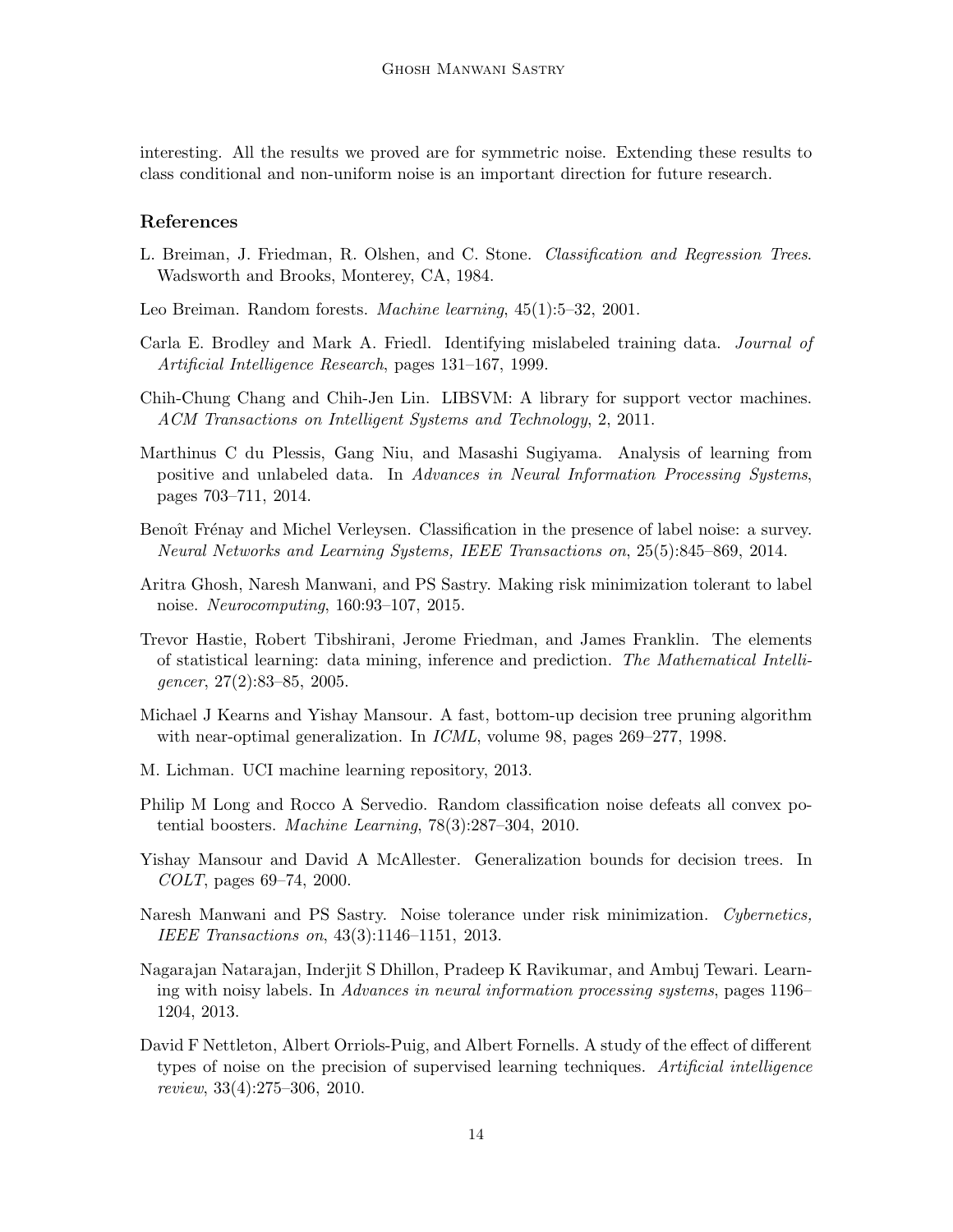- <span id="page-14-3"></span>Fabian Pedregosa, Gaël Varoquaux, Alexandre Gramfort, Vincent Michel, Bertrand Thirion, Olivier Grisel, Mathieu Blondel, Peter Prettenhofer, Ron Weiss, Vincent Dubourg, et al. Scikit-learn: Machine learning in python. The Journal of Machine Learning Research, 12:2825–2830, 2011.
- <span id="page-14-2"></span>J. Ross Quinlan. Induction of decision trees. Machine learning, 1(1):81–106, 1986.
- Clayton Scott, Gilles Blanchard, and Gregory Handy. Classification with asymmetric label noise: Consistency and maximal denoising. In *COLT 2013 - The 26th Annual Conference* on Learning Theory, June 12-14, 2013, Princeton University, NJ, USA, pages 489–511, 2013.
- <span id="page-14-1"></span>Brendan van Rooyen, Aditya Menon, and Robert C Williamson. Learning with symmetric label noise: The importance of being unhinged. In Advances in Neural Information Processing Systems, pages 10–18, 2015.
- <span id="page-14-0"></span>Xindong Wu, Vipin Kumar, J. Ross Quinlan, Joydeep Ghosh, Qiang Yang, Hiroshi Motoda, Geoffrey J. McLachlan, Angus Ng, Bing Liu, Philip S. Yu, Zhi-Hua Zhou, Michael Steinbach, David J. Hand, and Dan Steinberg. Top 10 algorithms in data mining. Knowledge and Information Systems,  $14(1):1-37$ , 2007.

# Appendix A. Sample Complexity Bounds

Proof [of Lemma 7]

Let  $n^{+}$  and  $n^{-}$  denote the positive and negative samples at the node under noise-free case. (Note  $n = n^+ + n^-$ ). Without loss of generality assume that positive class is in majority and hence, by definition,  $\rho = (n^+ - n^-)/n$ . Let  $\tilde{n}^+$  and  $\tilde{n}^-$  be the positive and negative samples under the noisy case.

Let  $X_i$ ,  $i = 1, \dots, n^+$  be random variables with  $\Pr[X_i = 1] = 1 - \Pr[X_i = 0] = \eta$ . Let  $X_i, i = n^+ + 1, \dots, n$  be random variables with  $Pr[X_i = -1] = 1 - Pr[X_i = 0] = n$ . Let  $S_n = \sum_{i=1}^n X_i$ . Then, under symmetric label noise, we have  $\tilde{n}_p - \tilde{n}_n = (n_p - n_n) - 2S_n =$  $\rho n - 2S_n$ . Also, note that  $ES_n = \eta n^+ - \eta n^- = \eta \rho n$ . Now we have

$$
Pr[\tilde{n}^+ - \tilde{n}^- < 0] = Pr[\rho n - 2S_n < 0]
$$
\n
$$
= Pr[2S_n - 2ES_n > \rho n(1 - 2\eta)]
$$
\n
$$
\leq \exp\left(-\frac{\rho^2 n(1 - 2\eta)^2}{2}\right)
$$

where the last line follows from hoeffding's inequality. If we want this probability to be less than  $\delta$  then we would need  $n > \frac{2}{\rho^2(1-2\eta)^2} \ln(\frac{1}{\delta})$ . This completes the proof.

#### Proof [Of Lemma 8]

Lets assume parent node v contains n samples whereas left child  $v_l$  (right child  $v_r$ ) contains  $n_l = na$   $(n_r = n - na)$  samples. Note under noise, for a split rule f at node  $v$ , for both parent as well as child, these numbers remain same as noise free case. For a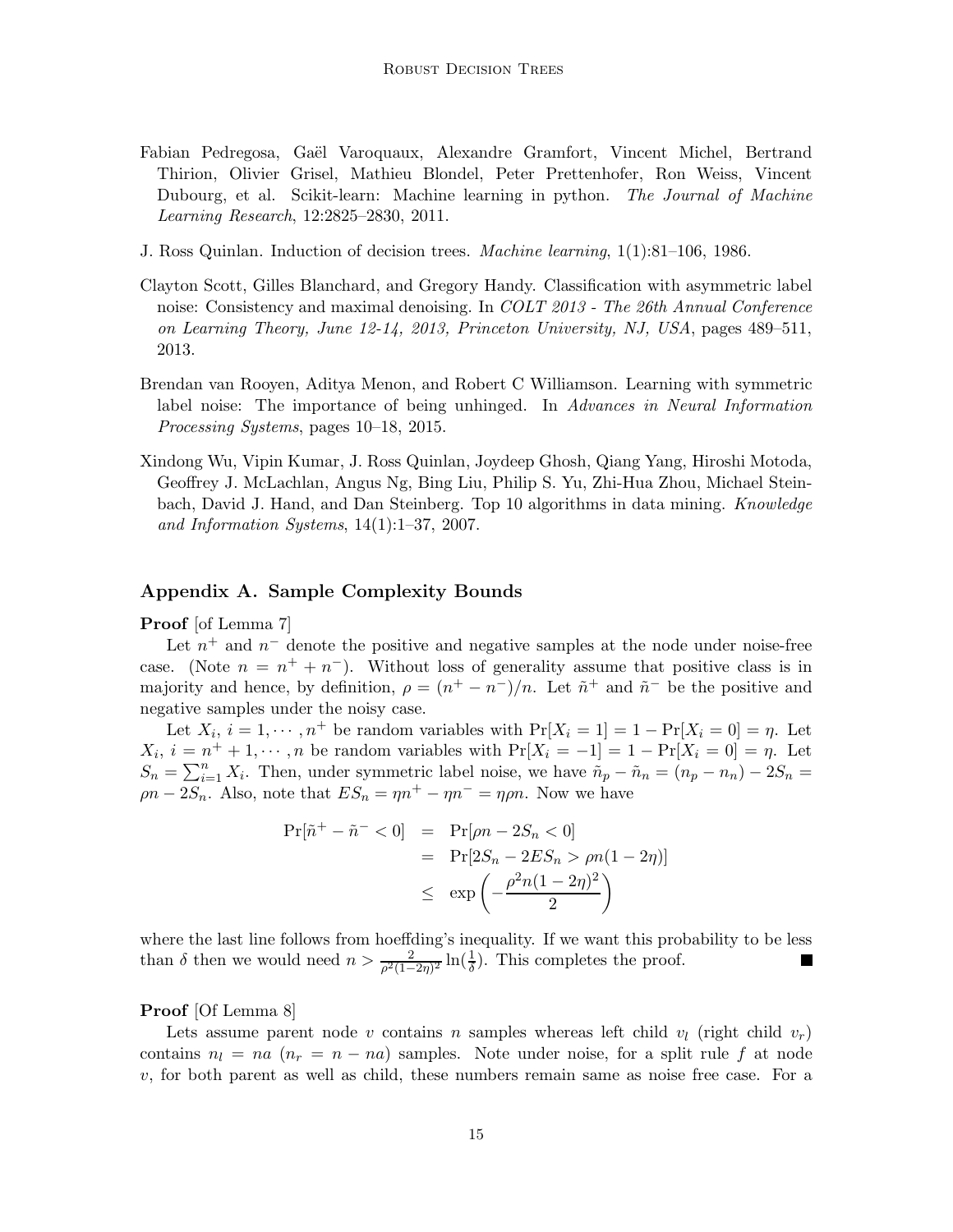parent node v, suppose,  $p(\tilde{p})$  and  $q(\tilde{q})$  are the positive and negative fraction under noisefree (noisy) data with *n* samples. Similarly  $p_l$ ,  $q_l$ ,  $\tilde{p}_l$ ,  $\tilde{q}_l$  ( $p_r$ ,  $q_r$ ,  $\tilde{p}_r$ ,  $\tilde{q}_r$ ) is defined for left (and right child). Thus under symmetric label noise  $\eta$ , we can write for any node (note,  $E_{\eta}(\tilde{p}) = p^{\eta}$ ,

<span id="page-15-0"></span>
$$
\Pr[|\tilde{p} - p^{\eta}| > \epsilon] \le 2e^{-2n\epsilon^2} \tag{6}
$$

We want to bound how finite sample estimates of different impurity gain differs from the large sample assumption (or the expectation). We use  $\epsilon_1$ ,  $\epsilon_2$  and  $\epsilon_3$  to denote the finite sample error (from the expectation) for positive fraction in parent, left and right child respectively (note this in turn bounds negative fraction also). We set  $\epsilon_1 = \epsilon, \epsilon_2 = \epsilon/\sqrt{a}$  and  $\epsilon_3 = \epsilon/\sqrt{1-a}$ . The probability can be upper bounded using hoeffding bound in eq. [\(6\)](#page-15-0) as,  $\Pr\Big[\big(|\tilde{p}-p^{\eta}|\geq\epsilon_{1}\big)\cup\big(|\tilde{p}_{l}-p_{l}^{\eta}% -\eta\big)\Big]$  $\left| \frac{\eta}{\ell} \right| \geq \epsilon_2 \big) \cup \left( \left| \tilde{p}_r - p_r^{\eta} \right| \geq \epsilon_3 \right) \right] \leq 2 (e^{-2n\epsilon_1^2} + e^{-2n_l\epsilon_2^2} + e^{-2n_r\epsilon_3^2}) = 6 e^{-2n\epsilon^2}$ (7)

<span id="page-15-1"></span>Note that, this probability does not depend on any split and can be applied to any arbitrary split. Also note, for twoing rule, first term is not required in RHS and LHS. Given the complement of this event (lets call it as 'all fractions are  $\epsilon$ -accurate' event), we compute how finite sample impurity gain deviates from the large sample limit.

• Gini Impurity: For a node v, after some simplification, using eq. [6](#page-15-0)[,7,](#page-15-1) we can bound the finite sample noise estimate as (for gini  $G = 2\tilde{p}\tilde{q}$ ),

$$
|\tilde{p}\tilde{q} - p^{\eta}q^{\eta}| \leq |\epsilon(p^{\eta} - q^{\eta})|
$$

Thus we can bound finite noisy sample gain from gini impurity as,

$$
|g\hat{\text{ain}}_{\text{Gini}}^{\eta}(f) - g\text{ain}_{\text{Gini}}^{\eta}(f)| \le 2|\epsilon_1(p^{\eta} - q^{\eta})| + 2a|\epsilon_2(p_l^{\eta} - q_l^{\eta})| + 2(1 - a)|\epsilon_3(p_r^{\eta} - q_r^{\eta})|
$$
  

$$
\le 2(1 - 2\eta) \Big[ |\epsilon_1(p - q)| + a|\epsilon_2(p_l - q_l)| + (1 - a)|\epsilon_3(p_r - q_r)| \Big]
$$
  

$$
\le 2(1 - 2\eta) [|\epsilon_1(p - q)| + |\alpha \epsilon_2| + |(1 - a)\epsilon_3|] \le 6(1 - 2\eta)\epsilon
$$

Under noise free case, we assume the difference of gini gain between two splits is  $\rho$ . Under noise corrupted signal label, expected difference is  $\rho^{\eta} = (1 - 2\eta)^2 \rho$ .

Setting  $\epsilon = \rho^{\eta}/12(1-2\eta) = \rho(1-2\eta)/12$  for both the splits in eq. [7,](#page-15-1) we get the upper bound on probability of ordering change as,  $12e^{-n\rho^2(1-2\eta)^2/\tau^2}$ .

•Misclassification Impurity: For misclassification impurity, for a node  $v$ , we have

$$
|\min(\tilde{p},\tilde{q})-\min(p^{\eta},q^{\eta})|\leq |\epsilon|
$$

Thus we can bound finite noisy sample gain for misclassification impurity as,

$$
|g\hat{\text{ain}}_{\text{MC}}^{\eta}(f) - g\text{ain}_{\text{MC}}^{\eta}(f)| \le |\epsilon_1| + a|\epsilon_2| + (1 - a)|\epsilon_3|
$$
  

$$
\le |\epsilon| + |\epsilon \sqrt{a}| + |\epsilon \sqrt{1 - a}| \le 3\epsilon
$$

If  $\rho$  is the difference in gain in noise free case, under noise, difference in gain becomes,  $\rho(1-2\eta)$ . Thus we can set  $\epsilon = \rho(1-2\eta)/6$  in eq. [7](#page-15-1) for both of the splits to get the probability bound.